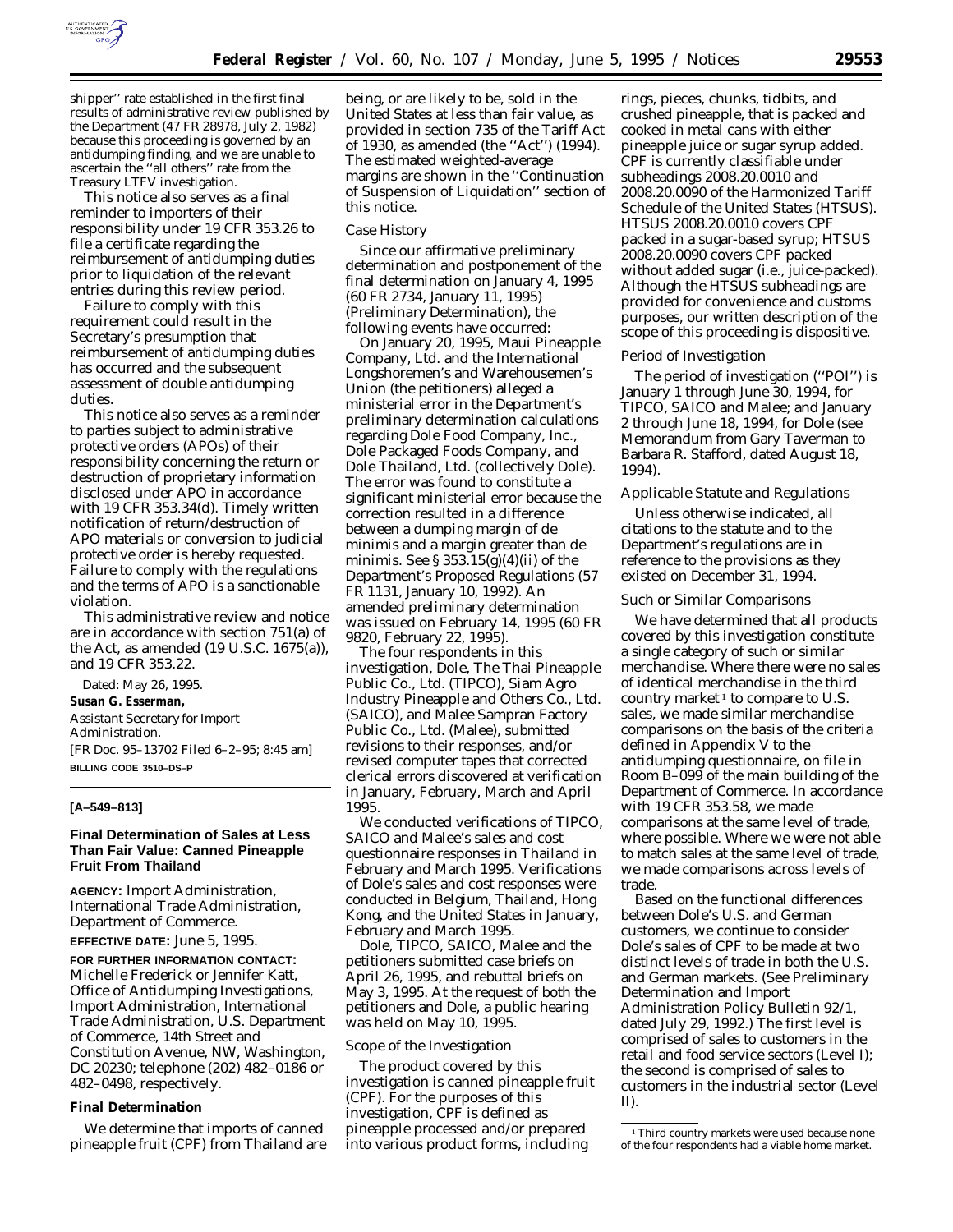# *Fair Value Comparisons*

To determine whether sales of CPF from Thailand to the United States were made at less than fair value, we compared the United States price (USP) to the foreign market value (FMV), as specified in the ''United States Price'' and ''Foreign Market Value'' sections of this notice.

As stated in our preliminary determination, Dole has reported all of its U.S. sales of subject merchandise, including those of Philippine origin and re-sales of CPF Dole purchased from unrelated producers in Thailand. We have continued to exclude these sales by weighing the dumping margin for each Universal Product Code (UPC) category by both (1) the ratio of shipments of CPF from Thailand to the total volume shipped from both Thailand and the Philippines during the last seven accounting periods of 1993, and (2) the ratio of shipments of Doleproduced product to the total volume of Dole-produced and purchased product shipped to the United States during 1993, respectively. For further discussion, see the *Preliminary Determination* and Comment 8 in the ''Interested Party Comments'' section of this notice.

For those unreported U.S. sales by TIPCO, SAICO and Malee presented or discovered during verification, we are applying the average of all positive margins to the quantities sold as best information available (BIA). *See* Comment 2 below.

# *United States Price*

For Dole, TIPCO, SAICO and Malee we calculated USP according to the methodology described in our preliminary determination, with the following company-specific exceptions:

# *A. Dole*

1. We excluded all sales made to military commissaries from our calculation of USP because we determined that these sales do not represent the sale to the first unrelated purchaser. In this channel of trade, the first unrelated purchaser of CPF is a distributor for the U.S. military. This distributor takes title and physical possession of the merchandise before reselling it to military commissaries. Dole's sales to the distributor were included in our calculation of USP.

2. In the *Preliminary Determination* we stated that Dole would be required to report as U.S. sales, certain shipments pursuant to a long-term agreement negotiated prior to the POI. Because these shipments were not reported for the preliminary determination, we

applied as BIA, the average of all positive margins to one-half of the maximum quantity specified in the agreement to be purchased during 1994. Based on our findings at verification, we determined that Dole made no shipments pursuant to the contract during the POI. Therefore, Dole did not fail to report these sales and we have removed these sales from our margin calculation.

3. We recalculated direct selling expenses for the ''warehouse club'' channel of trade to reflect the allowance confirmed at verification.

4. We recalculated inventory carrying costs using a publicly available representative Thai baht borrowing rate for that period of time the merchandise was held in inventory in Thailand. For the period of time when the merchandise was shipped to and held in inventory in the United States, we used the short-term U.S. dollar borrowing rate confirmed at verification, because the title passed from the Thai producer to the U.S. parent at the time of shipment. For further discussion, see the Concurrence Memorandum, dated May 26, 1995, on file in Room B–099 of the main Commerce building (Concurrence Memorandum).

# *B. TIPCO*

1. We reclassified reported rebates as discounts because it was determined that customers paid a reduced price, rather than receiving a refund of monies. *See* Comment 21 below.

2. We reclassified a certain expense reported as warranty expense as a discount. It was determined that a customer did not receive a reimbursement for the reported warranty claim, but rather paid a reduced price. *See* Comment 21 below.

3. We recalculated inventory carrying costs based on the actual cost of manufacture of the inventory, rather than the selling price. In addition, we applied TIPCO's borrowing rate for short-term loans during the POI denominated in baht.

# *C. SAICO*

1. We did not reduce USP for export bill discounts because we determined that this expense was already captured in our imputed credit calculation. *See* Comment 29 below.

2. As in the preliminary determination, we included certain U.S. shipments of spoiled subject merchandise because we determined them to be POI sales. *See* Comment 28 below.

#### *D. Malee*

1. We recalculated inventory carrying costs based on the actual cost of manufacture of the inventory, rather than the selling price. In addition, we applied Malee's borrowing rate for short-term loans during the POI denominated in baht.

# *Foreign Market Value*

As stated in our preliminary determination, we determined that the home market was not viable for any of the four respondents. In accordance with 19 CFR 353.49(b), we selected Germany as the third country market for all four respondents. We calculated FMV as noted in the ''Price-to-Price'' and ''Price to Constructed Value (CV)'' sections of this notice.

# *Cost of Production*

Based on the petitioners' allegations, the Department found reasonable grounds to believe or suspect that sales in the comparison market were made at prices below the cost of producing the merchandise. As a result, the Department initiated investigations to determine whether Dole, TIPCO, SAICO and Malee made third country sales during the POI at prices below their respective cost of productions (COP) within the meaning of section 773(b) of the Act. *See* memorandum from Richard W. Moreland to Barbara R. Stafford, dated October 21, 1994.

# *A. Calculation of COP*

We calculated the COP based on the sum of each respondent's cost of materials, fabrication, general expenses, and third country packing in accordance with 19 CFR 353.51(c). We relied on the submitted COPs, except in the following company specific instances where the costs were not appropriately quantified or valued:

#### *Dole*

1. We rejected the respondent's submitted fruit cost allocation methodology and recalculated these costs as described in Comment 7 below.

2. We increased fruit costs to include purchases of pineapple fruit on the last day of the POI, which had been excluded from the submitted fruit cost calculation.

3. We adjusted certain costs incurred prior to the split-off point which were improperly allocated. *See* Comment 7 below.

4. We increased fixed overhead costs to remove a credit which was specifically related to non-subject merchandise.

5. We recalculated other materials costs to reflect the actual packing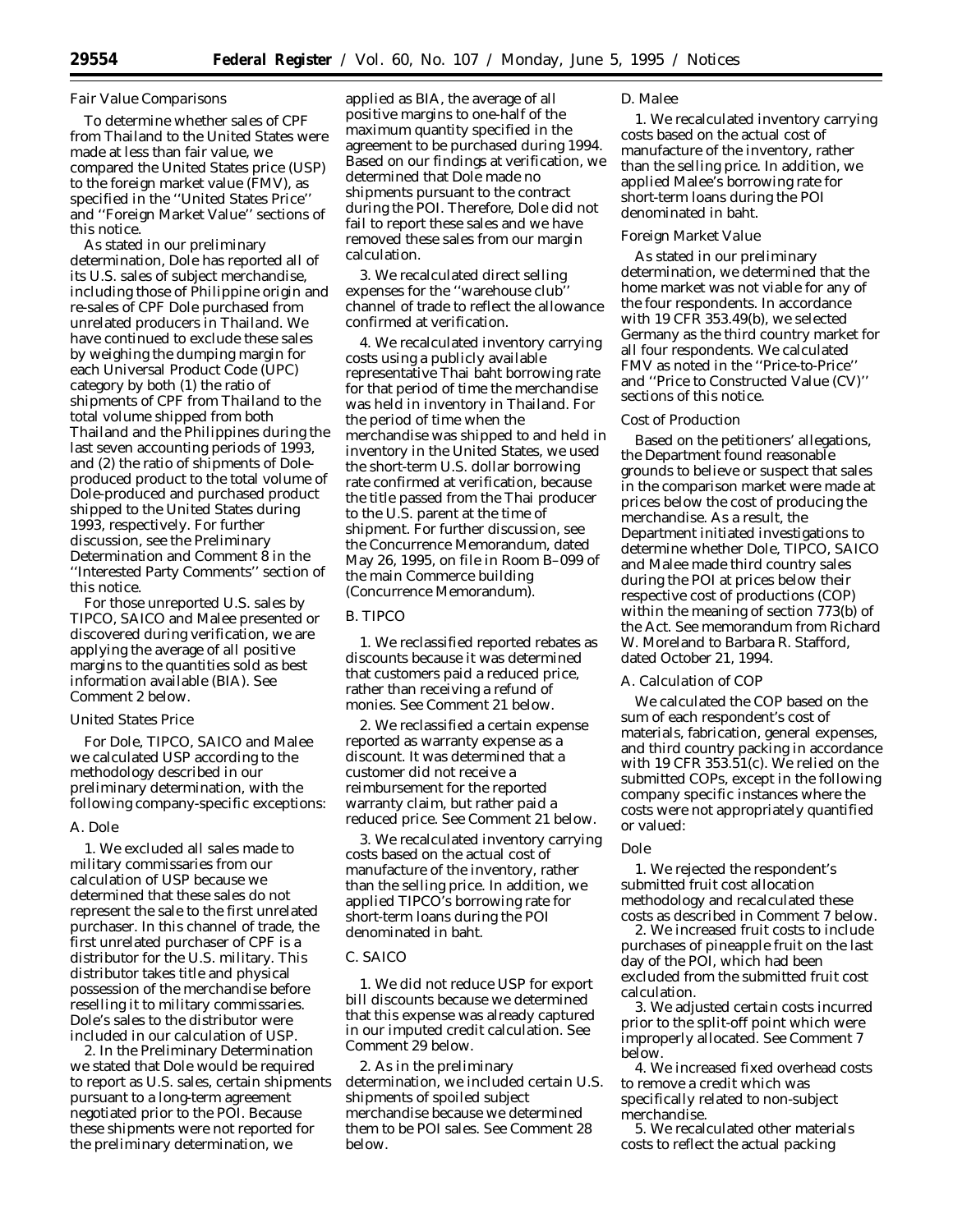medium which was used in each product. *See* Comment 17 below.

6. We adjusted fixed overhead and other materials costs for the respondent's incorrect calculation of the activity base used for these costs.

7. We recalculated general and administrative (G&A) expenses using the respondent's 1993 audited financial information. *See* Comment 18 below.

8. For those products where more than one COP value was reported, we calculated an average COP value for the product.

# *TIPCO*

1. We rejected the respondent's submitted fruit cost allocation methodology and recalculated these costs. *See* Comment 7 below.

2. We adjusted certain costs incurred prior to the split-off point which were improperly allocated. *See* Comment 7 below.

3. We recalculated TIPCO's G&A expense factor using the company's annual 1993 audited income statement. *See* Comment 22 below. As part of our calculation, we reduced 1993 G&A costs and increased cost of sales to account for the administrative costs reported as part of cost of manufacture in 1994. The 1993 selling expenses and reclassified administrative costs were approximated using information on the record.

4. We adjusted interest expense to reflect the adjustment to costs of sales discussed above.

5. For those products where more than one COP value was reported, we calculated an average COP value for the product.

# *SAICO*

1. We recalculated SAICO's cost of pineapple fruit in the following manner: (a) We calculated SAICO's pineapple cost using the company's normal cost accounting methodology (*see* Comment 7 below); (b) we recalculated SAICO's plantation growing costs using the company's normal costing methodology with a modification for the allocation of overhead costs between subject and non-subject crops based on direct labor hours; and (c) we recalculated the cost of juice used as a packing medium.

2. We adjusted certain costs incurred prior to the split-off point which were improperly allocated. *See* Comment 7 below.

3. We recalculated SAICO's fixed overhead expense based on the amortization of 1993 shutdown costs over the POI.

4. We recalculated SAICO's G&A rate to account for the omission of board of director fees.

# *Malee*

1. We rejected the respondent's submitted fruit cost allocation methodology and recalculated these costs as described in Comment 7, below.

2. We adjusted fruit cost for the respondent's incorrect calculation of conversion factors.

3. We adjusted certain costs incurred prior to the split-off point which were improperly allocated. *See* Comment 7 below.

4. We increased overhead by including the depreciation effect of foreign exchange losses incurred on purchases of machinery and removing a credit for a reimbursement.

5. We increased G&A expenses to include the G&A expenses of Malee's parent company, which is a holding company with no operations, and inventory write-downs.

6. We adjusted certain COM offsets to reflect amounts which are more directly related to production during the POI. (*See* the Concurrence Memorandum for a further discussion of all of these adjustments.)

7. For those products where more than one COP value was reported, we calculated an average COP value for the product.

### *B. Test of Third Country Sales Prices*

After calculating COP, we tested whether, as required by section 773(b) of the Act, each respondent's third country sales of subject merchandise were made at prices below COP, over an extended period of time in substantial quantities, and whether such sales were made at prices which permit recovery of all costs within a reasonable period of time in the normal course of trade. On a product specific basis, we compared the COP (net of selling expenses) to the reported third country prices, less any applicable movement charges, rebates, and direct and indirect selling expenses. To satisfy the requirement of section 773(b)(1) of the Act that below-cost sales be disregarded only if made in substantial quantities, we applied the following methodology. If over 90 percent of a respondent's sales of a given product were at prices equal to or greater than the COP, we did not disregard any below-cost sales of that product because we determined that the below-cost sales were not made in ''substantial quantities.'' If between ten and 90 percent of a respondent's sales of a given product were at prices equal to or greater than the COP, we discarded only the below-cost sales, provided sales of that product were also found to be made over an extended period of time. Where we found that more than 90

percent of a respondent's sales of a product were at prices below the COP, and the sales were made over an extended period of time, we disregarded all sales of that product, and calculated FMV based on CV, in accordance with section 773(b) of the Act.

In accordance with section 773(b)(1) of the Act, in order to determine whether below-cost sales had been made over an extended period of time, we compared the number of months in which below-cost sales occurred for each product to the number of months in the POI in which that product was sold. If a product was sold in three or more months of the POI, we do not exclude below-cost sales unless there were below-cost sales in at least three months during the POI. When we found that sales of a product only occurred in one or two months, the number of months in which the sales occurred constituted the extended period of time, *i.e.*, where sales of a product were made in only two months, the extended period of time was two months; where sales of a product were made in only one month, the extended period of time was one month. *See Final Determination of Sales at Less Than Fair Value: Certain Carbon Steel Butt-Weld Pipe Fittings from the United Kingdom,* 60 FR 10558, 10560 (February 27, 1995).

### *C. Results of COP Test*

We found that for certain types of CPF more than 90 percent of each respondent's third country sales were sold at below COP prices over an extended period of time. Because neither Dole, TIPCO, SAICO nor Malee provided any indication that the disregarded sales were at prices that would permit recovery of all costs within a reasonable period of time in the normal course of trade, for all U.S. sales left without a match to third country sales as a result of our application of the COP test we based FMV on CV, in accordance with section 773(b) of the Act.

# *D. Calculation of CV*

In accordance with section 773(e)(1) of the Act, we calculated CV based on the sum of a respondent's cost of materials, fabrication, general expenses and U.S. packing costs as reported in the U.S. sales database. In accordance with section  $773(e)(1)(B)(i)$  and (ii) of the Act we included: (1) For general expenses, the greater of a respondent's reported general expenses, adjusted as detailed in the ''Calculation of COP'' section above, or the statutory minimum of ten percent of the cost of manufacture; and (2) for profit, the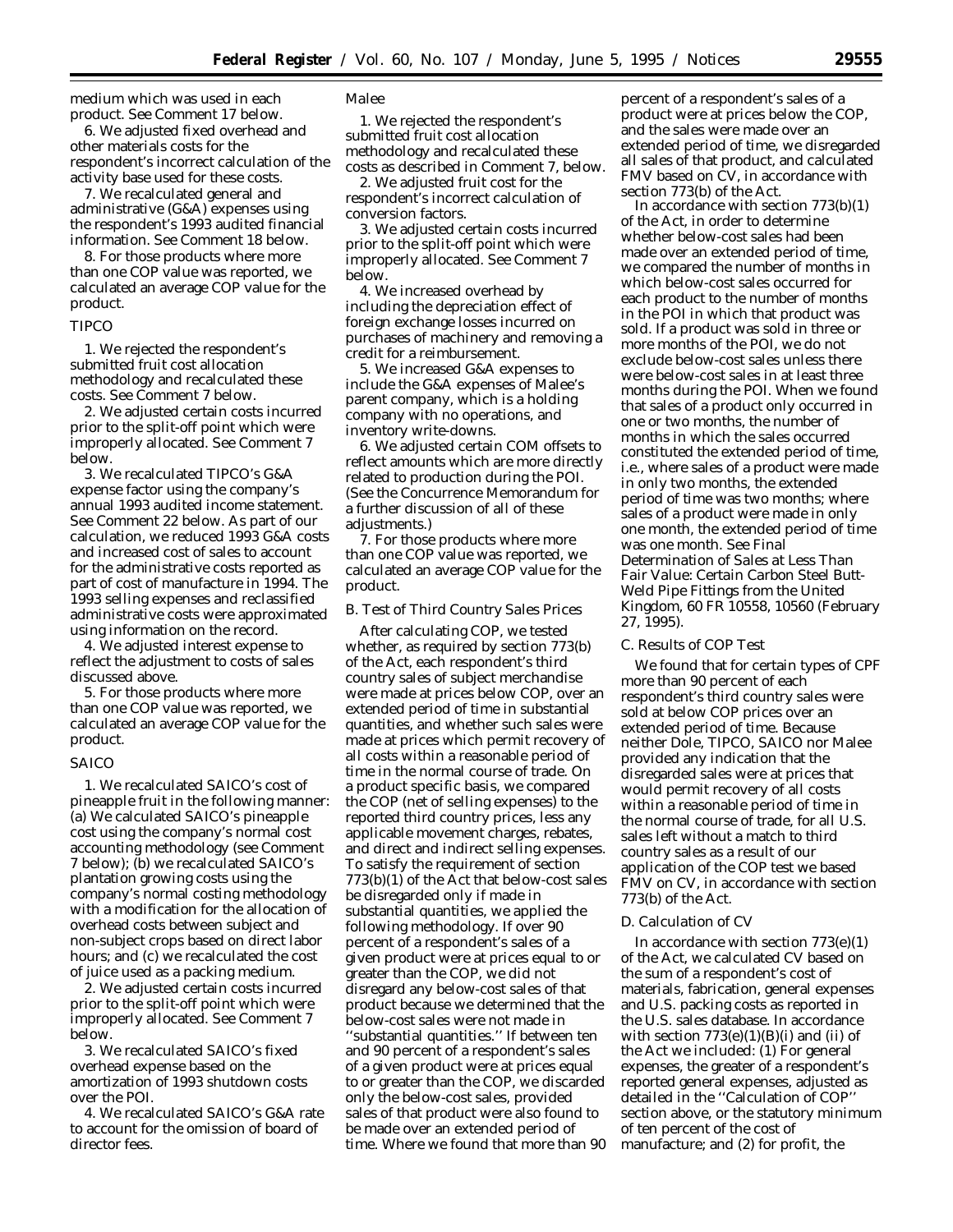statutory minimum of eight percent of the sum of COM and general expenses because actual profit on third country sales for each respondent was less than eight percent. We recalculated each respondent's CV based on the methodology described in the calculation of COP above. In addition, for Malee, we recalculated interest expense using the company's 1993 consolidated financial statements.

# *Price-to-Price Comparisons*

For those products for which there were an adequate number of sales at prices above the COP, we based FMV on third country prices. We calculated FMV according to the methodology described in our preliminary determination, with the following company-specific exceptions:

#### *Dole*

1. We excluded a single, small volume sale from the calculation of FMV because we determined this sale was outside the ordinary course of trade. *See* Comment 9 below.

2. We excluded certain sales from our calculation of FMV where Dole knew at the time of sale that the merchandise would be delivered to an ultimate location outside of Germany. For further discussion, see the Concurrence Memorandum.

3. We recalculated credit incurred on sales denominated in deutsche marks using a publicly available representative equivalent of the German prime rate for the POI as the short-term borrowing rate.

4. We recalculated inventory carrying costs using a publicly available representative baht borrowing rate for that period of time the merchandise was held in inventory in Thailand. For that period of time when the merchandise was shipped to and held in inventory in Europe, we used the short-term borrowing rate confirmed at verification. For further discussion, see the Concurrence Memorandum.

5. We used the date of the final determination for all missing payment dates in our calculation of imputed credit.

6. We corrected a clerical error regarding the calculation of pre-sale movement expenses. In addition, we reclassified all movement, import duty, and warehousing expenses associated with certain sales made prior to importation as post-sale expenses. *See* Comment 12 below.

# *TIPCO*

1. We recalculated credit expenses using the interest rate applicable to the currency in which the sale was

incurred. For sales denominated in U.S. dollars, the U.S. interest rate was based on TIPCO's dollar denominated shortterm loans during the POI. For sales denominated in deutsche marks, we based the interest rate on a publicly available representative German shortterm borrowing rate in effect during the POI.

2. We recalculated inventory carrying costs based on the actual cost of manufacture of the inventory, rather than the selling price. In addition, we applied TIPCO's actual baht denominated short-term borrowing rate for the POI.

#### *SAICO*

1. We recalculated credit expenses using the interest rate applicable to the currency in which the sale was incurred. Because SAICO had no dollar denominated short-term borrowings during the POI, the U.S. interest rate was based on the average prime rate charged by the 25 largest U.S. banks on short-term business loans for the period January through June 1994.

2. We included one third country sale presented at the start of verification in our calculation of FMV because the quantity involved was insignificant and all the charges and adjustments associated with this sale were verified.

3. We excluded certain sales from our calculation of FMV where SAICO knew at the time of sale that the merchandise would be delivered to an ultimate location outside of Germany. For further discussion, see the Concurrence Memorandum.

#### *Malee*

1. We recalculated credit expenses using the interest rate applicable to the currency in which the sale was incurred. Because all sales to the United States and Germany were made in U.S. dollars, the U.S. interest rate was based on Malee's actual weighted-average U.S. dollar denominated short-term borrowing rate in effect during the POI.

2. We recalculated inventory carrying costs based on the actual cost of manufacture of the inventory, rather than the selling price. We applied Malee's actual baht denominated shortterm borrowing rate for the POI.

### *Price-to-CV Comparisons*

Where, for TIPCO, SAICO and Malee, we made CV to purchase price comparisons, we deducted from CV the weighted-average third country direct selling expenses and added the U.S. product specific direct selling expenses. We adjusted for differences in commissions in accordance with 19 CFR 353.56(a)(2) as follows:

Where commissions were paid on some third country sales, we deducted from CV both (1) indirect selling expenses attributable to those sales on which commissions were not paid; and (2) commissions. The total deduction was capped by the amount of the commission paid on the U.S. sales in accordance with 19 CFR 353.56(b)(1) (1994). Where no commissions were paid on third country sales, in accordance with 19 CFR 353.56(b)(1), we deducted the lesser of either (1) the amount of the commission paid on the U.S. sale; or (2) the sum of the weighted average indirect selling expenses paid on the third country sales. Finally, the amount of the commission paid on the U.S. sale was added to FMV in accordance with 19 CFR 353.56(a)(2).

Where we compared Dole's ESP transactions to CV, we made deductions for the weighted-average third country direct selling expenses. We also deducted from CV the weighted-average third country indirect selling expenses. This deduction was capped by the amount of U.S. indirect selling expenses, in accordance with 19 CFR 353.56(b) (1) and (2).

#### *Currency Conversion*

We made currency conversions based on the official exchange rates in effect on the dates of the U.S. sales as certified by the Federal Reserve Bank of New York, pursuant to 19 CFR 353.60.

#### *Verification*

As provided in section 776(b) of the Act, we verified information provided by Dole, TIPCO, SAICO and Malee by using standard verification procedures, including the examination of relevant sales and financial records, and selection of original source documentation containing relevant information.

### *Interested Party Comments*

# *General Issues*

# *Comment 1*

TIPCO, SAICO and Malee argue that if inadequate above-cost sales of a given comparison market model are found as a result of the COP test, the Department should look for another similar model with adequate above-cost sales rather than go directly to CV. Although TIPCO, SAICO and Malee recognize that their arguments are at odds with the Department's Policy Bulletin 92/4, they argue that the Department's policy is flawed and should be changed for this final determination. TIPCO, SAICO and Malee assert that although the statutory definition of ''such or similar merchandise'' contained in section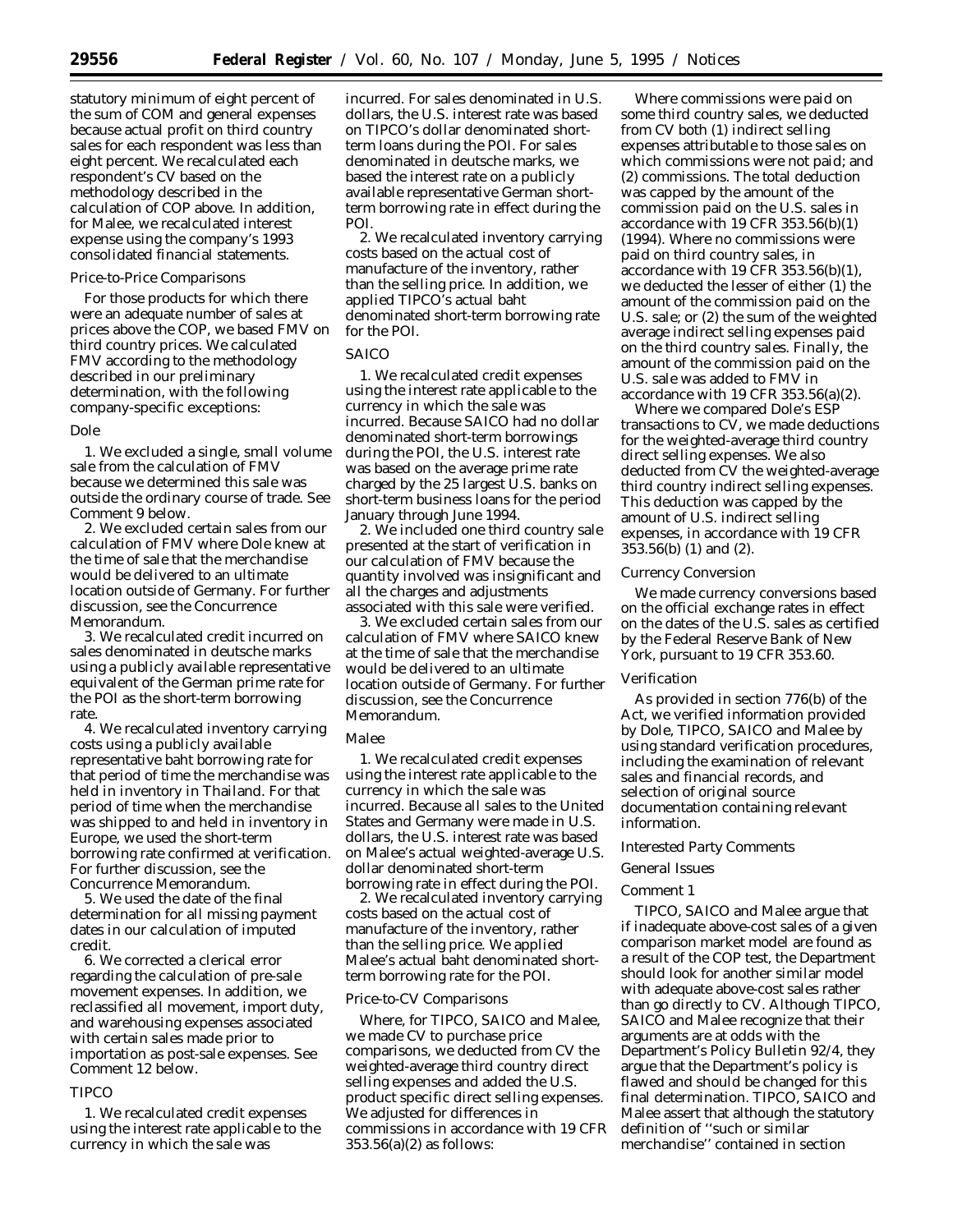771(16) of the Act does not include adequate sales above cost as a criterion of similar merchandise, it does not preclude the Department from making product matches with regard to cost considerations.

In addition, TIPCO, SAICO and Malee contend that, pursuant to *Koyo Seiko Co. v. United States,* 810 F. Supp. 1287, 1290 (CIT 1993), *rev'd on other grounds,* 36 F.3d 1565 (Fed. Cir. 1994), the Department must consider all potential model matches and avoid the use of CV whenever possible. Further, the respondents claim that considering COP in the matching procedure would not be burdensome to the Department because the only additional work would be in switching lines of computer code so that the product matching concordance is applied after, rather than before, the below-cost sales test. Finally, TIPCO, SAICO and Malee argue that the statute strongly favors the use of price-to-price comparisons whenever possible. Therefore, these respondents contend that the Department should base FMV on comparison market prices as long as there are above-cost sales of similar merchandise.

The petitioners argue that the Department's policy with respect to this issue is clear. Specifically, the Department has consistently determined that the statute does not require the exhaustion of all possible model matches before resorting to CV. Furthermore, they argue that the Department has been given broad discretion in making product matching decisions. Finally, the petitioners note that the Department's practice with respect to this issue has been upheld by the Court of International Trade (CIT). *See Zenith Electronics Corp.* v. *the United States,* 872 F. Supp. 992 (CIT 1994) (*Zenith*).

# *DOC Position*

We agree with the petitioners. The Department's practice is to proceed directly to constructed value if the most similar match fails the cost test. Although section 773(a) of the Act expresses a preference for using the price of such or similar merchandise as the FMV before resorting to CV, section 773(b) of the Act directs the Department to resort immediately to CV if, after disregarding sales below cost, the remaining sales are inadequate as the basis for FMV. *See, e.g., Final Determination of Sales at Less Than Fair Value: Stainless Steel Angle from Japan,* 60 FR 16608, 16616 (March 31, 1995), and *Antifriction Bearings (Other Than Tapered Roller Bearings) and Parts Thereof from France, et al.; Final Results of Antidumping Duty*

*Administrative Review, Partial Termination of Administrative Reviews, and Revocation in Part of Antidumping Duty Orders,* 60 FR 10900, 10936 (February 28, 1995). Furthermore, the Department's practice on this issue was upheld in *Zenith* where the CIT rejected the argument, similarly made here by the respondents, that if any merchandise meeting one of the definitions of ''such or similar'' under section 771(16) of the Act survives the cost test, such merchandise would be used for price comparison purposes. *See Zenith*, 872 F. Supp. at 999. As the Court stated, once the product matches are established and the COP test is completed, the Department is not required to reexamine all of the undifferentiated product data in order to make new matches and price comparisons on the basis of whatever subset of lower-ranked such or similar merchandise survives the COP test. The respondents' reliance on *Koyo Seiko* therefore is misplaced. In that case the Court rejected the Department's resorting to CV when initial attempts at most similar model matches failed; the case did not involve resorting to CV due to failure to pass the COP test. *See Zenith*, 872 F. Supp. at 999n.8.

In this proceeding, therefore, the Department properly used CV for those product match comparisons that failed the COP analysis.

## *Comment 2*

The petitioners contend that the Department should include in its calculation of USP the unreported U.S. sales to Puerto Rico made by TIPCO, SAICO and Malee that were presented at or discovered during verification. To derive the expenses associated with these sales, the petitioners argue that the Department should reduce the per unit value for each unreported sale by the highest charges and adjustments reported by each company in the U.S. sales listing. The petitioners contend that the highest deductions are appropriate because shipments to Puerto Rico pass through the Panama Canal thus incurring additional expenses. In addition, for TIPCO the petitioners contend that an additional deduction for certain expenses noted on the invoice is appropriate.

TIPCO, SAICO, and Malee argue that the Department should exclude the unreported Puerto Rican sales from the calculation of USP because these sales account for only an insignificant portion of total U.S. sales during the POI. In the event the Department determines inclusion of these sales is appropriate, TIPCO, SAICO and Malee argue that applying the highest deductions is

unwarranted. Malee asserts that the movement and selling expenses it reported for sales to Puerto Rico in its February 2, 1995, submission should be used as the best estimate of charges and expenses for the omitted sales. SAICO argues that Puerto Rican sales incur exactly the same average expenses as other U.S. sales with the same sales terms, thus the average charges and adjustments reported for U.S. sales with the same sales terms should be applied.

# *DOC Position*

We agree with the petitioners that these Puerto Rican sales should be included in the calculation of USP because Puerto Rico is part of the Customs territory of the United States. However, we disagree with the petitioners that it is appropriate to apply the highest deductions to these sales. Based on our findings at verification, we conclude that the omission of these sales was inadvertent. Thus, we are applying the average of all positive margins for each company to each of the unreported Puerto Rican sales as BIA.

### *Comment 3*

TIPCO, SAICO and Malee argue that the Department should calculate imputed credit costs using a weighted average short-term borrowing rate which reflects the currency in which the sale was invoiced. The respondents note that this methodology is consistent with the Department's policy expressed in the *Final Determination of Sales at Less Than Fair Value: Certain Carbon Steel Butt-Weld Pipe Fittings from Thailand,* 60 FR 10552 (February 27, 1995). Malee asserts that the Department should use either the dollar denominated shortterm borrowing rate calculated at verification or apply a U.S. dollar shortterm interest rate obtained from public information.

TIPCO argues that dollar denominated short-term borrowing rate presented in its case brief should be used to calculate the imputed credit expense for all U.S. dollar and deutsche mark denominated sales. SAICO had no dollar denominated short-term borrowings during the POI.

### *DOC Position*

We agree with TIPCO and Malee, in part. We have applied the actual weighted-average dollar denominated short-term borrowing rates calculated for Malee and TIPCO to all U.S. and German sales invoiced in U.S. dollars. Because SAICO had no dollar denominated borrowings during the POI, we are applying, as a publicly available representative U.S. dollar short-term interest rate, the average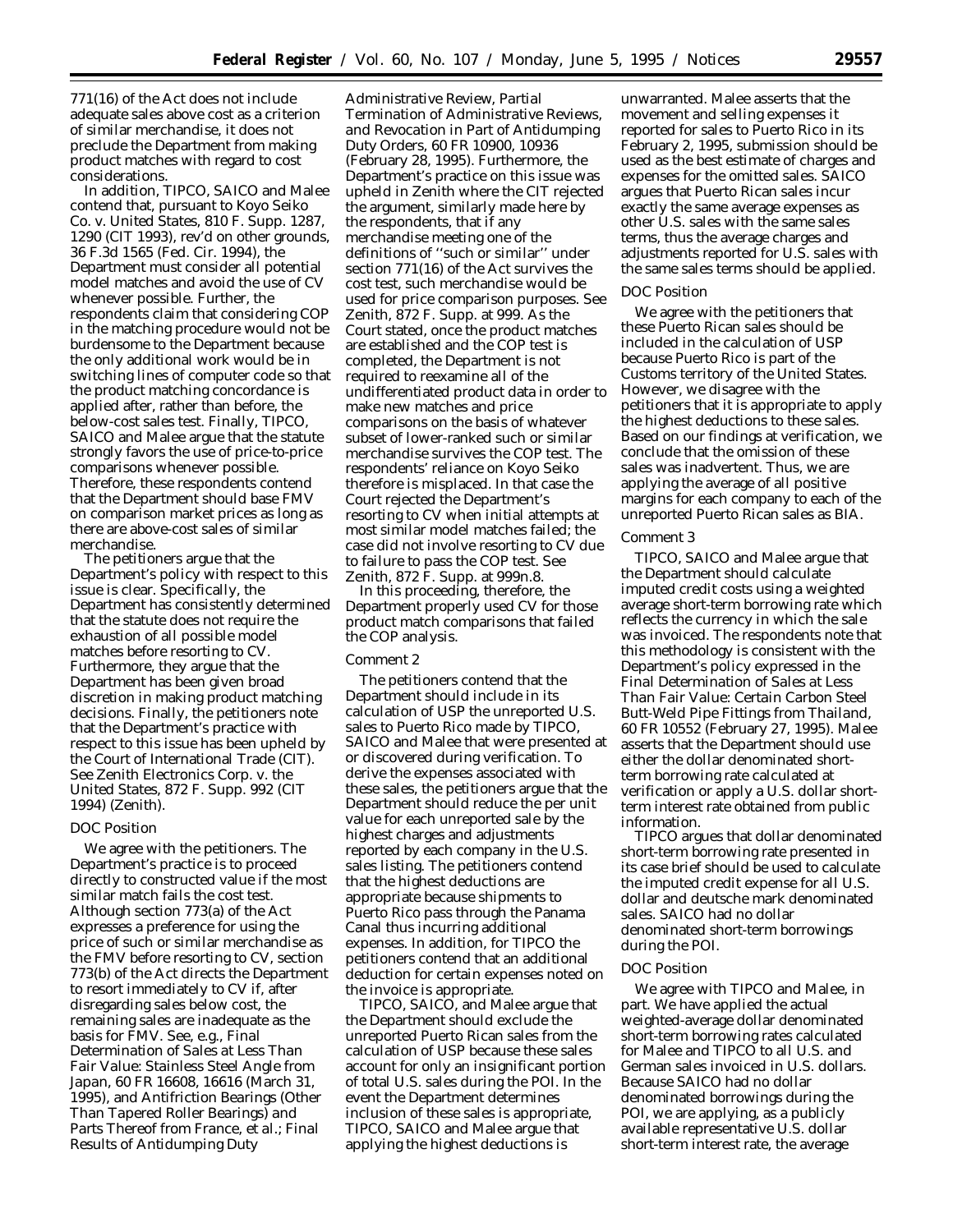prime rate charged by the 25 largest U.S. banks on short-term business loans for the period January through June 1994.

We disagree, with TIPCO, however, that it is appropriate to apply a dollar rate to those German sales invoiced in deutsche marks. Because these German sales are deutsche mark-denominated transactions, it is appropriate to apply a deutsche mark-denominated short-term borrowing rate to determine the credit costs associated with these transactions. Because TIPCO had no deutsche markdenominated borrowings during the POI, we have applied a publicly available representative German shortterm borrowing rate for the POI.

#### *Comment 4*

SAICO, Malee, and the petitioners request that a number of corrections presented at, and found during, the sales verifications should be incorporated into the Department's calculations of the final margins.

# *DOC Position*

All corrections listed in the respondents' and the petitioners' case briefs with respect to the sales were confirmed on-site at verification and were incorporated in the Department's calculation of the final margin.

#### *Comment 5*

TIPCO, SAICO, and Malee argue that a particular proprietary payment should be allowed as an adjustment to COP and CV. Alternatively, if the Department chooses to disallow these payments for purposes of computing costs, the three respondents claim that the payments should be treated as sales price adjustments.

The petitioners believe that no adjustment should be made for the payments because the Department did not verify that these payments were related in any way to the production of CPF.

# *DOC Position*

Because of the business proprietary nature of this item, we have addressed the parties' comments and analyzed the issue in detail in the proprietary concurrence memorandum. Our determination was to allow the payments as an offset to the respondents' submitted COP and CV figures.

#### *Comment 6*

Each of the four respondents claims that providing accurate cost information is not the main purpose of its normal fruit cost allocation methodology; rather each company's allocation methodology was devised to achieve certain

managerial goals. The respondents argue that their normal allocation methodologies therefore result in the misallocation of fresh pineapple fruit costs and generate cost figures that bear no relationship to the actual costs incurred.

Consequently, each respondent submitted alternative fruit cost methodologies, based on the relative weight of fresh pineapple fruit in CPF and juice products, that result in a lower fruit cost being allocated to CPF. According to the respondents, use of a weight-based fruit cost allocation methodology is appropriate in the context of this antidumping proceeding because it is based on a non-distortive, neutral, physical criterion, *i.e.,* weight. Dole also argues that its submitted methodology is consistent with its treatment of other shared operating and overhead costs, which are allocated among products on the basis of weight. Furthermore, the respondents argue that use of a weight-based methodology is appropriate because the petitioners use such a methodology for tax purposes, elevating the practice to an acknowledged and accepted industry norm.

In addition to arguing that their normal fruit cost allocation methodologies are inappropriate, the respondents argue that use of a valuebased methodology also would be inappropriate. One respondent, in particular, argues that although its normal allocation methodology is based on an estimate of relative sales value, such a methodology is inappropriate under general accounting principles. According to the respondents, *Cost Accounting: A Managerial Emphasis* (Horngren and Foster 1987) (*Cost Accounting*) indicates that use of valuebased allocations is discouraged in a rate-regulated setting because ''it is circular reasoning to use selling prices as a basis for determining a selling price.'' The respondents argue that if the Department uses its normal value-based allocation of pineapple fruit costs, dumping margins would fluctuate because of changes in juice and concentrate prices.

All four respondents argue that a value-based allocation is also legally impermissible under the precedent established in *IPSCO v. United States,* 965 F.2d 1056 (Fed. Cir. 1992). The respondents contend that in *IPSCO* the Court of Appeals for the Federal Circuit held that value-based allocations inappropriately shift costs actually incurred with respect to one co-product onto another co-product. Furthermore, Dole and Malee suggest that a valuebased allocation, which would result in values being assigned to the various parts of the pineapple (*i.e.*, the shell, the core, the ends, and the cylinder), is inappropriate because they themselves do not assign values to the various parts of the fruit and because pineapples are purchased in their entirety on a perkilogram basis.

Finally, the respondents argue that a value-based methodology would provide a loophole for companies to manipulate dumping margins. According to the respondents, a company could reduce CPF prices in non-comparison markets or in the U.S. market, or could increase prices of nonsubject merchandise, any of which actions would reduce the relative sales value of the subject merchandise, thereby resulting in a reduction of allocated costs. A reduction in allocated costs, according to respondents, would result in some comparison market models surviving a below-cost sales test or in a reduction of constructed value when comparison market models remain below cost.

The petitioners argue that Department precedent supports the use of the respondents' normal cost allocation methodologies for calculating COP and CV. *See, e.g., Final Determination of Sales at Less Than Fair Value Certain Hot-Rolled Carbon Steel Flat Products and Certain Cut-To-Length Carbon Steel Plate from Korea,* 48 FR 37176 (July 9, 1993) (Department adjusted the submitted data to reflect information calculated under the respondent's normal accounting system). The petitioners contend that respondents' normal allocation methodologies have been accepted by the companies' auditors as reasonable and, in turn, have been used to produce audited financial statements which are relied upon by lenders, shareholders, and Thai tax authorities. Accordingly, the petitioners argue, the respondents' normal allocation methodologies must have some factual basis to them or they would not be accepted by these parties.

With respect to the one respondent's argument that general accounting principles discourage the use of valuebased cost allocations in regulatory pricing situations, the petitioners note that the reference to the Horngren and Foster text is misplaced in this investigation because the CPF industry is not regulated. The petitioners agree, however, that if the CPF industry were regulated, sales value allocations might be distortive because prices would not be set by the marketplace.

In addition, the petitioners argue that the Department should not consider the respondents' weight-based allocation methodology as an acceptable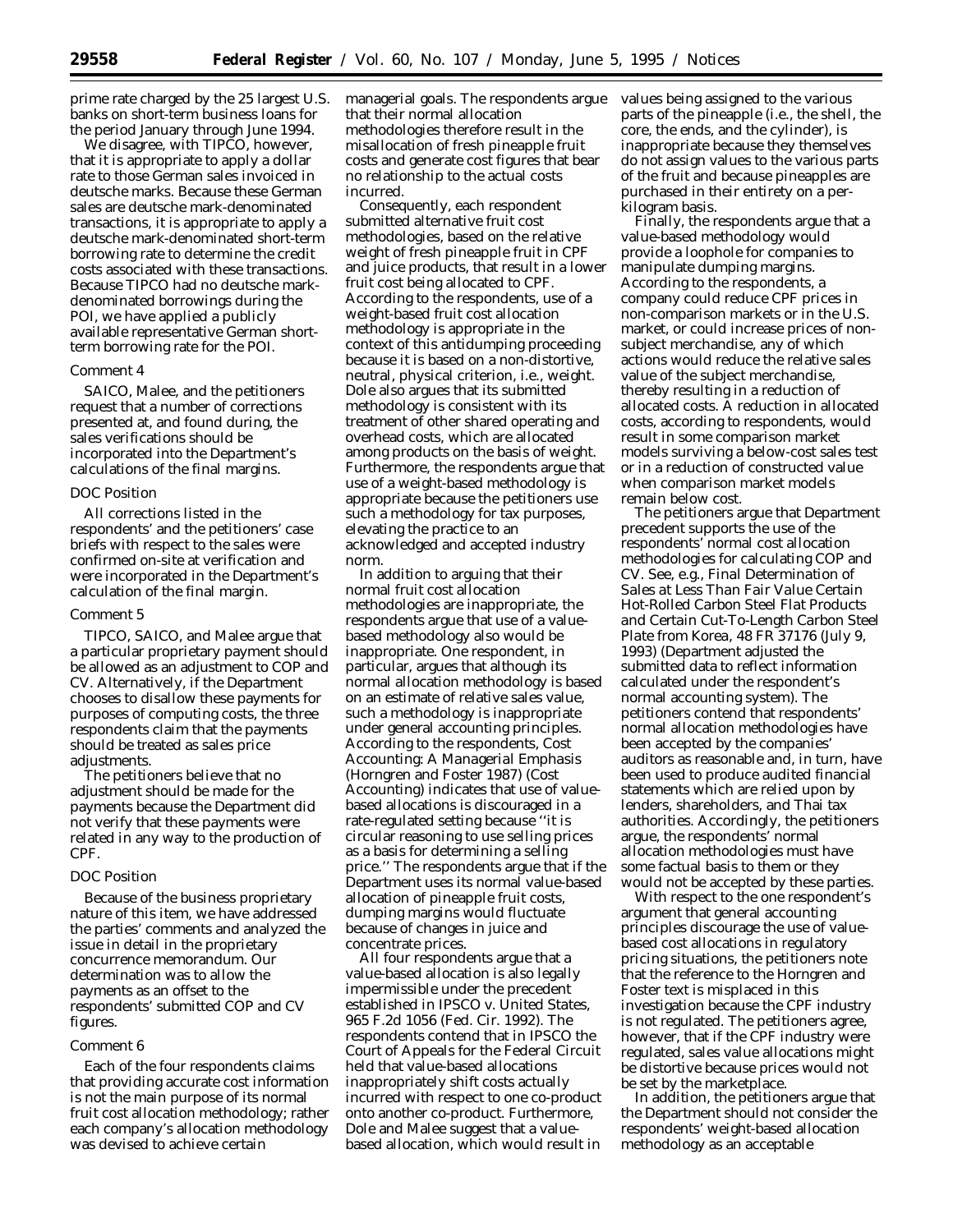alternative to their normal fruit cost allocation methodologies. In previous cases, petitioners note, the Department has recognized that weight-based allocations may be inappropriate. *See, e.g., Final Determination of Sales at Less Than Fair Value: Certain Carbon and Alloy Steel Wire Rod from Canada,* 59 FR 18791, 18795 (April 20, 1994) (Department determined that weight was an inappropriate allocation basis, stating that the ''use of tonnage to allocate melt shop costs, as petitioner suggests, would result in the same cost per ton regardless of the grade of steel''). Furthermore, the petitioners note that none of the respondents use the submitted weight-based methodology in their normal course of business, nor do they use it for any internal decisionmaking. The petitioners claim that if the submitted allocation was accurate, the respondents would certainly maintain internal reports showing such a weightbased allocation, yet they do not. In addition, the petitioners state that they are not aware of any CPF producer anywhere that allocates fruit costs based on weight in its normal accounting system. (The petitioners acknowledge using weight as the basis for calculating fruit costs for tax purposes, but note that their financial and cost accounting systems use value-based allocations. The petitioners argue that, contrary to the respondents' claims, the use of a weight-based allocation for tax purposes does not establish it as an industry standard practice.)

Additionally, the petitioners claim that a weight-based allocation does not make sense in situations such as this one where the respondents' production processes assign values to various parts of the pineapple, depending upon the product being produced, *i.e.,* CPF or juice products. As a result, it makes no sense to use a volume-based allocation ratio to calculate costs of production for products that are produced using a value-based production process.

The petitioners argue, therefore, that a value-based allocation is appropriate for use in the instant investigation where the raw material has different parts with very different values. The petitioners cite *Cost Accounting* at 534 (Horngren, 5th ed. 1980) for the proposition that ''[t]he majority of accountants \* \* \* support allocation in proportion to some measure of the relative revenuegenerating power identifiable with the individual products.'' Furthermore, the petitioners argue that *IPSCO* is not controlling in the instant proceeding because the facts in *IPSCO* are significantly different from the facts in this investigation.

Finally, the petitioners maintain that the potential dumping consequences suggested by the respondents are illogical. No company would decrease prices of subject merchandise in nonsubject countries in order to affect the dumping margins in the United States because this would reduce profits in those countries. Neither would a company reduce U.S. prices in an attempt to reduce dumping margins because they would risk increasing these margins. The petitioners argue that the respondents would not increase concentrate prices, to allocate fruit costs away from subject merchandise because this would adversely affect their market share.

# *DOC Position*

The legislative history of the COP statute states that ''in determining whether merchandise has been sold at less than cost (the Department) will employ accounting principles generally accepted in the home market of the country of exportation if (the Department) is satisfied that such principles reasonably reflect the variable and fixed costs of producing the merchandise.'' H.R. Rep. No. 571, 93d Cong., 1st Sess. 71 (1973). Accordingly, the Department's practice is to adhere to an individual firm's recording of costs in accordance with GAAP of its home country if the Department is satisfied that such principles reasonably reflect the costs of producing the subject merchandise. *See, e.g., Final Determination of Sales at Less Than Fair Value: Furfuryl Alcohol from South Africa,* 60 FR 22556 (May 8, 1995) (''The Department normally relies on the respondent's books and records prepared in accordance with the home country GAAP unless these accounting principles do not reasonably reflect the COP of the merchandise''). The Department's practice has been sustained by the CIT. *See, e.g., Laclede Steel Co.* v. *United States,* Slip Op. 94– 160 at 21–25 (CIT October 12, 1994) (CIT upheld the Department's decision to reject the respondent's reported depreciation expenses in favor of verified information obtained directly from the company's financial statements that was consistent with Korean GAAP).

Normal accounting practices provide an objective standard by which to measure costs, while allowing the respondents a predictable basis on which to compute those costs. However, in those instances where it is determined that a company's normal accounting practices result in an unreasonable allocation of production costs, the Department will make certain adjustments or may use alternative

methodologies that more accurately capture the costs incurred. *See, e.g., Final Determination of Sales at Less Than Fair Value: New Minivans from Japan,* 57 FR 21937, 21952 (May 26, 1992) (Department adjusted a company's U.S. further manufacturing costs because the company's normal accounting methodology did not result in an accurate measure of production costs).

In the instant proceeding, the respondents want the Department to reject their normal allocation methodologies in favor of alternative methodologies reported during the investigation. As noted, however, the Department's practice is to rely on a respondent's books and records prepared in accordance with its home country GAAP unless these accounting principles do not reasonably reflect costs associated with production of the subject merchandise. As a result, before analyzing any alternative allocations or accounting methodologies reported by a respondent during the proceeding, the Department will determine whether it is appropriate to use the respondent's normal allocation methodologies.

In the instant proceeding, therefore, the Department examined whether each respondent's normal fruit cost allocation methodology was reasonable. In examining each respondent's books and records at verification we found that each company had used its recorded fruit cost allocation methodology for at least a number of years. Furthermore, we found no evidence that each respondent had not relied historically upon its recorded allocation percentages to compute its production costs. In addition, evidence on the record, *i.e.*, audited financial statements, indicates that each respondent's normal allocation methodology was accepted by its independent auditors. Given the auditors' acceptance of the respondent's financial statements and any lack of evidence to the contrary, we conclude that each respondent's normal allocation methodology is consistent with generally accepted accounting principles practiced in Thailand.

Given the fact that each respondents' allocation methodology is consistent with Thai GAAP, we will accept each respondent's normal allocation methodology unless the methodology results in allocations that do not reasonably reflect the costs associated with production of CPF. The respondents have argued that their normal allocation methodologies do not reasonably reflect costs because the methodologies were designed to achieve certain managerial goals as opposed to providing accurate cost information.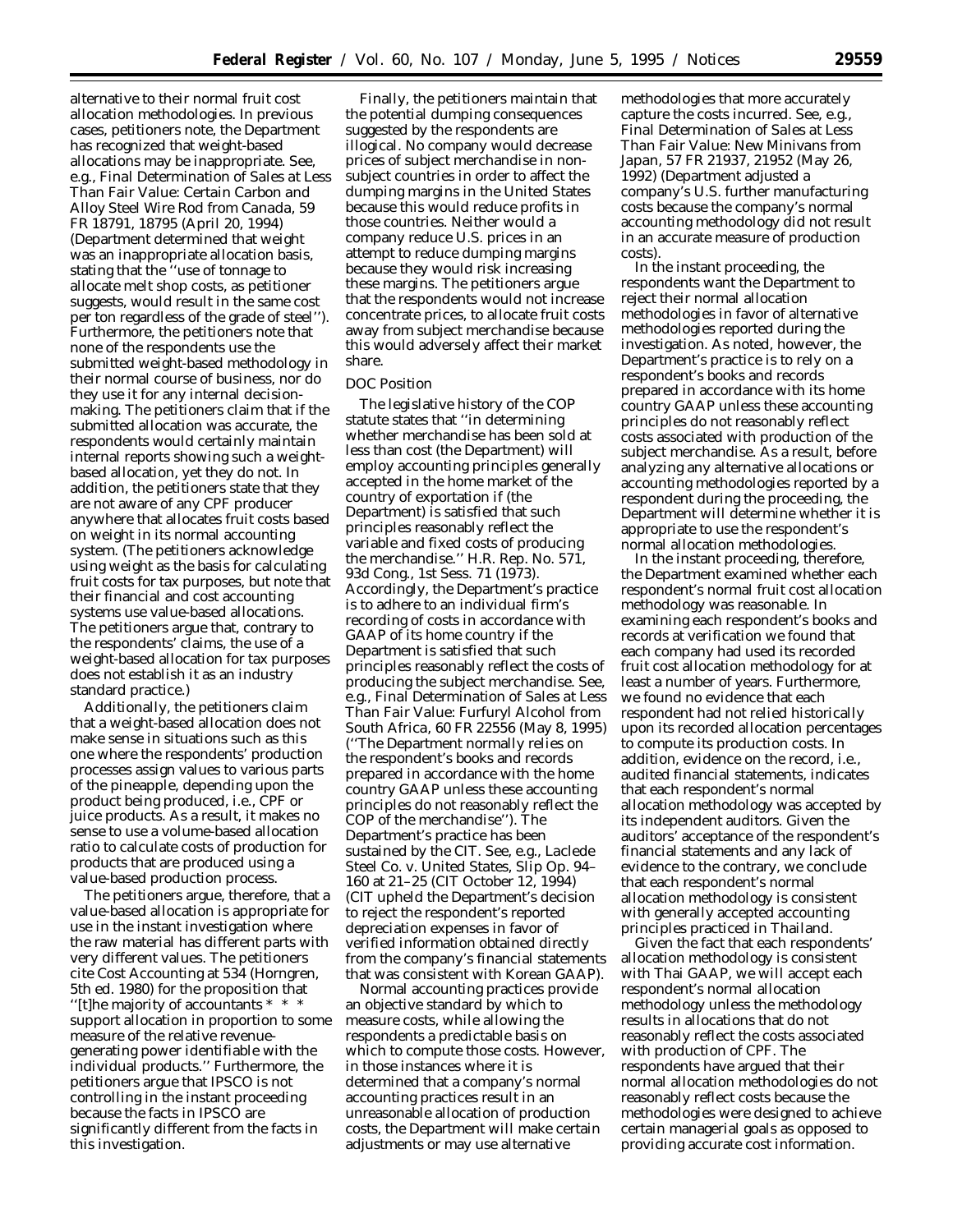While the reasons cited by the respondents for employing the allocation methodologies may have been factors in their selection, this does not necessarily make such methodologies, or the resulting allocations, unreasonable.

In *Hercules, Inc. v. United States,* 673 F. Supp. 454 (CIT 1987), for example, the Court upheld the Department's decision to rely on COP information from respondent's normal financial statements maintained in conformity with GAAP. The respondent, SNPE, had argued that the accelerated depreciation method employed in its financial statements and records was for tax purposes and did not accurately reflect SNPE's actual costs. Consequently, SNPE submitted recalculated depreciation expenses under a straightline methodology. The Department rejected SNPE's alternate allocation methodology, which was based on unverifiable allegations that straight-line depreciation methodology would more accurately reflect the actual costs, in favor of the information contained in SNPE's verified normal records and audited financial statements. *See Hercules,* 673 F. Supp. at 490–91.

In the instant investigation, the respondents' arguments that their normal allocation methodologies are based on certain managerial goals and therefore do not accurately reflect actual costs are similarly unpersuasive. An accounting methodology designed to achieve certain managerial goals does not *necessarily* imply that the employed methodologies result in an unreasonable reflection of costs, particularly where a company's accounting methodology had been approved by independent auditors. In addition, as discussed in the paragraphs below concerning the respondents' alternative allocation methodologies, the respondents have failed to demonstrate that their unverifiable alternative methodologies are a more reliable source of reasonable fruit cost allocations than their verified books and audited financial records.

Based on the foregoing, we have adjusted Malee's, SAICO's, and TIPCO's submitted fruit costs to reflect the allocations as calculated and verified under each company's normal accounting system. Their normal allocation methodologies are consistent with Thai GAAP and appear to reasonably allocate fruit costs to CPF. Furthermore, the respondents have provided insufficient, if any, evidence to the contrary. In addition, as discussed below, the respondents have failed to demonstrate that their unverifiable alternative methodologies are a more reliable source of reasonable fruit cost

allocations than their verified books and audited financial records.

Notwithstanding the Department's conclusion that the respondents' normal fruit cost allocation methodologies are in accordance with Thai GAAP and the Department's rejection of the respondents' arguments concerning the managerial goals of their normal allocation methodologies, the Department determines that in light of the practices followed by the other three respondents in this investigation, Dole's normal allocation methodology results in an unreasonable allocation of fruit costs to CPF. Due to the proprietary nature of the facts at issue, our entire analysis of Dole's normal allocation methodology is contained in the proprietary version of our concurrence memorandum dated May 26, 1995.

Thus, we have determined that because Dole's allocation does not ''reasonably reflect'' the cost of producing the merchandise, we cannot employ that allocation in our COP analysis. Given that Dole's normal methodology results in an unreasonable allocation of fruit costs to CPF, the Department must determine what would constitute a reasonable allocation of fruit costs. A reasonable fruit cost allocation methodology would be one which reflects the significantly different quality of the fruit parts which are used in the production of CPF versus those which are used in the production of juice products. One approach to deriving such an allocation methodology would be to compare the net realizable value of the CPF versus juice products over a period of years. Net realizable value (NRV) is commonly defined as the predicted selling price in the ordinary course of business less reasonably predictable costs of completion and disposal. *See Cost Accounting* at 534. Ideally, such a NRV methodology would compare historical cost and sales data for pineapple fruit products over a period encompassing several years prior to the antidumping proceeding and also would include data for markets where allegations of dumping have not been lodged.

While it would have been preferable to develop an allocation methodology based on historical NRV data in order to reasonably allocate Dole's fruit costs to CPF, we were unable to do so in this investigation because the data were not available and we did not present Dole with an alternative methodology for allocating fruit costs. However, we intend to do so in any future administrative reviews if an order is issued. *Cf. Final Determination of Sales at Less Than Fair Value: Fresh Cut Roses from Ecuador,* 60 FR 7019, 7026

(February 6, 1995) (Department determined that it would have been preferable to disaggregate rose costs but the data were not available and the Department did not present respondents with an alternative methodology). Such a methodology would enable us to reasonably allocate Dole's fruit costs to CPF, but would not require them to change their method of recordkeeping.

Given the fact that the record in this investigation does not contain the data necessary to develop an allocation methodology for Dole based on its historical NRV data, for our final determination, we have allocated Dole's pineapple fruit costs based upon an average of the proprietary fruit cost allocation percentages used by Malee, SAICO, and TIPCO in their normal accounting systems.

As discussed above, the Department's practice is to rely on a respondent's books and records prepared in accordance with its home country GAAP *unless* those accounting principles do not reasonably reflect costs associated with production of the subject merchandise. Although we have relied on Malee's, SAICO's and TIPCO's normal fruit cost allocation methodologies and have based Dole's fruit costs upon the other three respondents' normal fruit cost allocation methodologies, we also will address the respondents' alternative, weight-based allocation methodologies.

Each of the respondents have argued that a weight-based methodology is appropriate in the context of this investigation because it is based on a non-distortive, neutral, physical criterion, *i.e.*, weight. We believe, however, that allocating the cost of pineapple evenly over the weight is not supportable. Using weight alone as the allocation criteria sets up the illogical supposition that a load of shells, cores, and ends cost just as much as an equal weight of trimmed and cored pineapple cylinders. Significantly, the use of physical weighting for allocation of joint costs, *i.e.*, in this case the cost of the pineapple fruit, may have no relationship to the revenue-producing power of the individual products. Thus, for example, if the joint cost of a hog were assigned to its various products on the basis of weight, center-cut pork chops would have the same unit cost as pigs' feet, lard, bacon, ham, and so forth. Fabulous profits would be shown for some cuts, although losses consistently would be shown for other cuts. *See Cost Accounting: A Managerial Emphasis* at 533.

Much like the hog in the previous example, the pineapple is comprised of various parts, *i.e.*, the cylinder, core,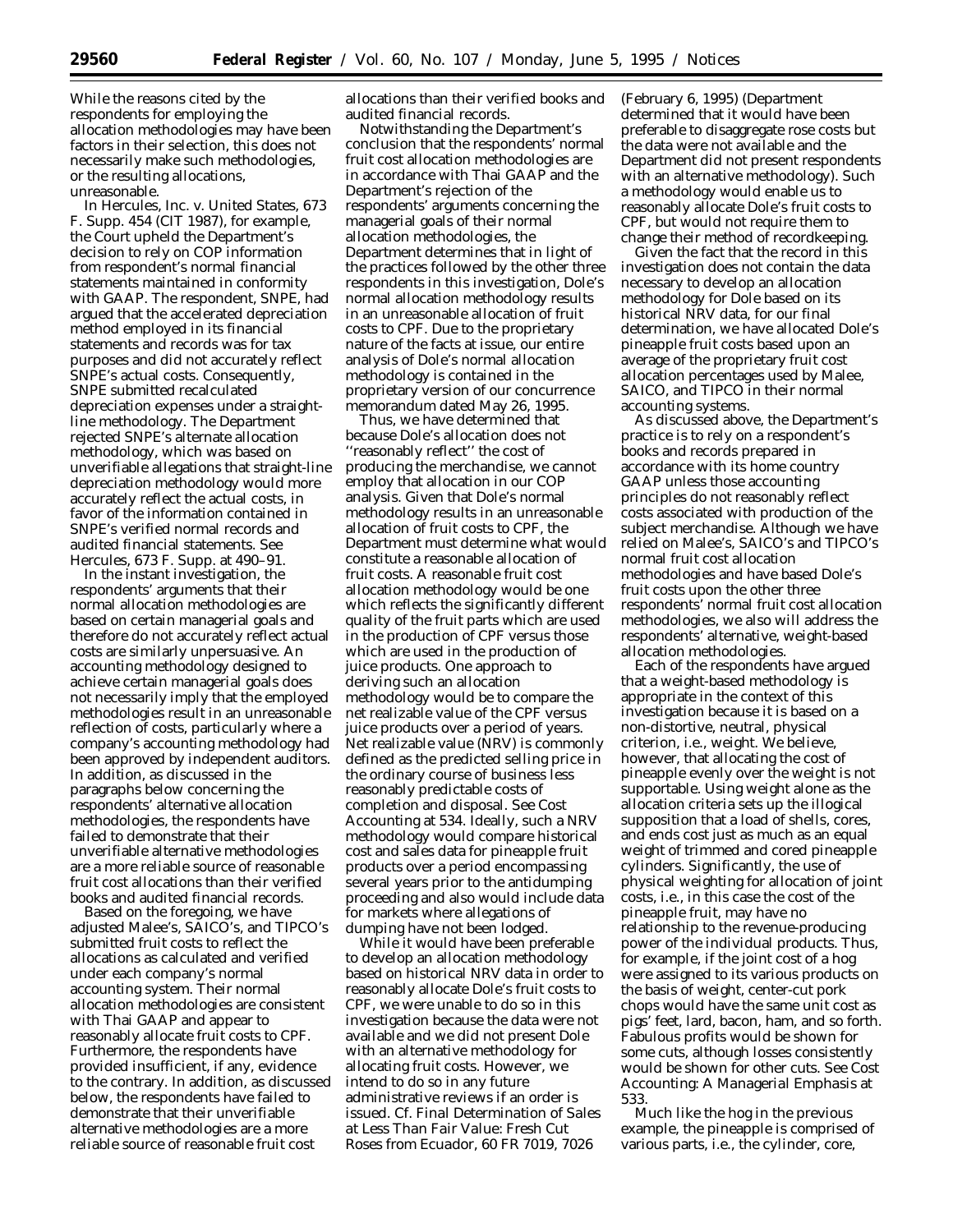shells, etc., with significantly different uses and values. Because the parts of the pineapple are not interchangeable when it comes to CPF versus juice production, it would be unreasonable to value all parts equally by using a weight-based allocation methodology.

We also note that authoritative accounting literature provides examples of cost allocations in the canning industry dependent on two factors, a quantitative factor and a qualitative factor. *See Management Accountants' Handbook* (Keller 4th ed.) at 11:13, citing ''Cost and Sales Control in the Canning Industry'', N.A.C.A. Bulletin, Vol. 36 (November 1954) at 376. The output of finished products can be captured in the quantitative measure, which is used to allocate the direct preparation labor costs and other costs directly related to the quantity of raw fruit processed. The difference in the relative quality of the fruit used in each product is reflected in a qualitative factor, which is used to allocate the purchase cost of raw materials among products. The various grades or parts of the fruit are assigned a factor reflective of the quality of the fruit used for each product. With all of this in mind, we believe it is inappropriate to allocate fresh pineapple fruit costs to the various pineapple products solely on the basis of weight.

The respondents have also argued that value considerations are inappropriate because the purchased pineapples have a uniform value throughout and, therefore, the cost of pineapple properly should be allocated based on consumed weight. Based on verification testing and our review of the record in this case, however, we believe that CPF producers strive first to maximize production of the more valuable canned fruit products and second, to maximize revenue from the remaining raw material through the production of juice and concentrate. As such, the respondents place a higher value on the raw material which may be used in the production of subject merchandise. As evidence of this, we noted that the respondents pay a lower price to pineapple suppliers that deliver small fruit. Though two shipments may contain in total the same weight of fresh pineapple, a vendor that delivers smaller fruit will be paid less than one that delivers fruit of a larger size. This is because the smaller pineapples will yield a smaller cylinder of quality pineapple fruit which can be used in CPF production.

Accordingly, we reject respondents' claim that, although it is true that during the POI the sales value of canned pineapples was higher on a per-

kilogram basis than that of juice or concentrate, that does not mean that the pineapples used to make the canned pineapples were more expensive than those used to make the juice or concentrate. We do acknowledge that the purchased quantities of small fruit used exclusively in juice production were not significant during the POI, but the existence of a ''penalty'' for small fruit indicates a lower value for such items.

As discussed above, the respondents have also claimed that a value-based allocation methodology is legally impermissible pursuant to *IPSCO.* Contrary to the respondents' arguments, however, *IPSCO* is not controlling in this case. Nor does *IPSCO* stand for the proposition that in every instance valuebased allocations are legally impermissible.

*IPSCO* involved the Department's use of an appropriate methodology for allocating costs between two *grades* of steel pipe. There were no physical differences between the two grades of pipe, only differences in quality and market value. *IPSCO,* 965 F.2d at 1058. Furthermore, the same materials, labor, and overhead went into the manufacturing lot that yielded both grades of pipe. *Id.* Given these facts, the Department, in its final determination, allocated production costs equally between the two grades of pipe. The Department reasoned that because they were produced simultaneously, the two grades of pipe in fact had identical production costs. *Id.* The CIT rejected the Department's allocation methodology, reasoning that it did not account for differences in value between the two grades of pipe. On appeal, the Court of Appeals for the Federal Circuit held that the CIT erred by substituting its own construction of a statutory provision for the reasonable interpretation made by the Department, *i.e.*, identical production costs. *Id.* at 1061.

While the Court of Appeals noted that the CIT's instructions to allocate costs based on relative value in *IPSCO* resulted in an unreasonable circular methodology (*i.e.*, because the value of the pipe became a factor in determining cost which became the basis for measuring the fairness of the selling price of pipe), nowhere did the appellate court indicate that use of an allocation methodology based on relative value was legally impermissible. On the contrary, *IPSCO* suggests that the courts will defer to the Department's preference for reliance on respondents' normal allocation methodologies, particularly where there are significant differences in the raw

materials, *i.e.*, the use of the cylinder in production of CPF and the use of the shells, cores, and ends, in production of juice and concentrate, as well as differences in processing, labor and overhead. Our reasoning here is consistent with *IPSCO* as well as the applicable legislative history. As a result, respondents' reliance on *IPSCO* is misplaced. We also find the respondents' references to the inappropriateness of value-based allocations in a rate-regulated environment to be irrelevant because there is no evidence on the record to suggest that either the subject merchandise or the juice products are sold in a rate-regulated environment.

We have also considered the respondents' comments regarding potentially undesirable consequences of a value-based allocation and find that such scenarios are unlikely to actually take place. However, as with any allocation methodology chosen by the Department, there exists the potential for respondents to manipulate the allocations in opposition to the Department's intent. The respondents' argument that it will be possible to reduce the dumping margin by reducing their prices of subject merchandise in the United States and increasing their prices of non-subject merchandise is misleading. Because it would be most reasonable to base measures of net realizable value upon long term historical data, it is unclear how respondents could use this information to restructure their past results. However, the Department would, of course, continue to review this information closely through the administrative review process. Thus, we believe that this scenario is unlikely as such action would likely result in lower profits on subject merchandise sales (possibly raising the dumping margin) and reduced market share for nonsubject merchandise. We also believe it would be inappropriate for the Department to choose a particular course of action based on an argument that in its essence states, if the Department picks a particular methodology we, the respondents, will take advantage of loopholes in that methodology.

Finally, we disagree with the respondents' claim that petitioners' use of a weight-based allocation for fruit cost establishes that method as industry standard practice. The fact that the petitioners use weight as a basis for income tax purposes is not persuasive. We also note the dichotomy in respondents' reasoning that their own tax (and book) methodology must be rejected, while arguing that petitioners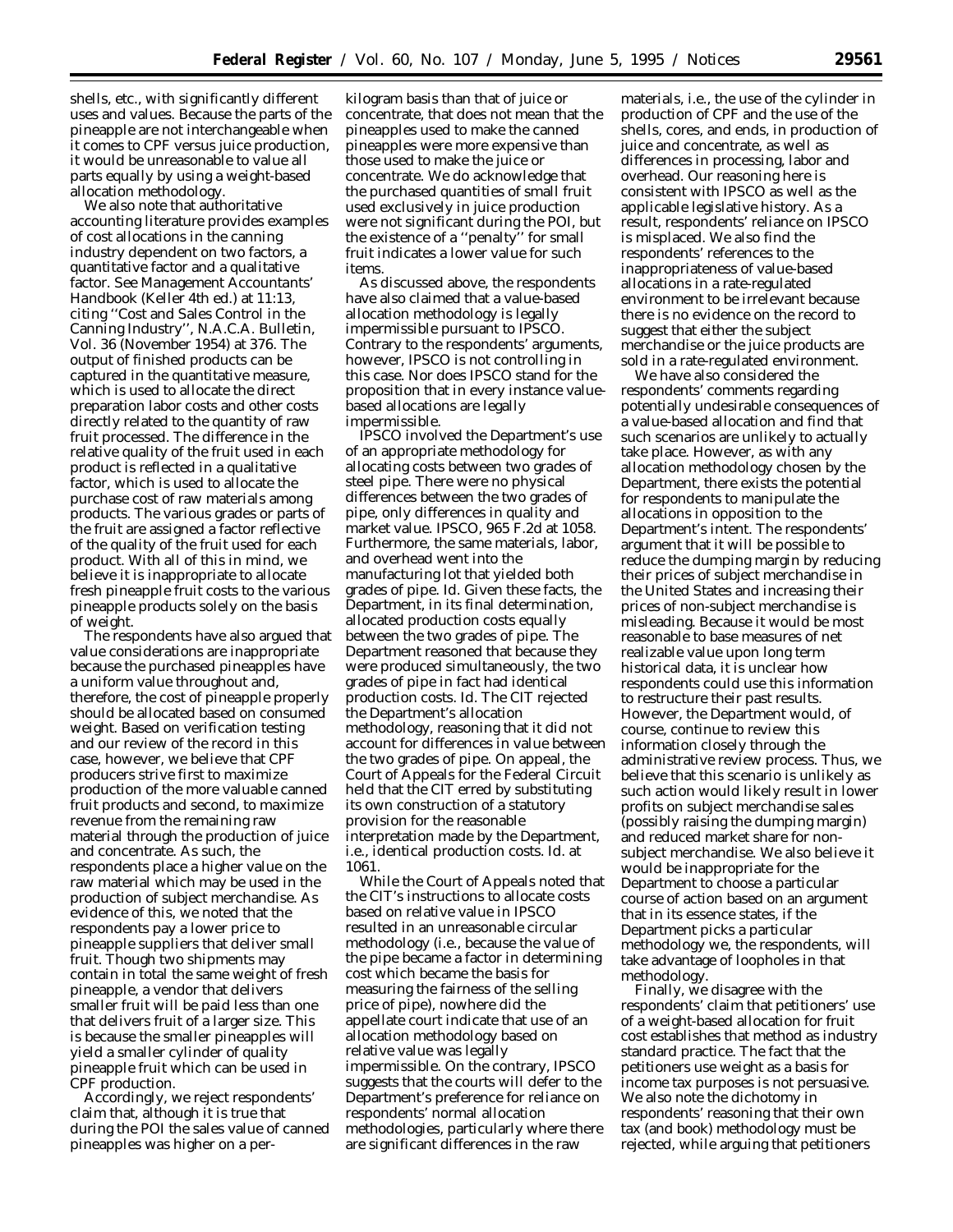tax accounting records should be controlling. We also note that the respondents did not provide any examples of companies that use weightbased fruit cost allocations as the basis for financial or managerial reporting.

#### *Comment 7*

Each respondent claims that its normal accounting method of allocating certain costs incurred prior to the splitoff point of the CPF and juice production lines results in distortive and inappropriate cost of production figures.

The petitioners argue that the Department should rely on the respondent companies' normal accounting for these costs.

# *DOC Position*

Because of the proprietary nature of this item, we have addressed the parties' comments and analyzed the issue in detail in our proprietary concurrence memorandum. For TIPCO, SAICO, and Malee, our determination was to allocate the costs following the companies' normal methodology for allocating pineapple fruit costs. For Dole, we allocated the costs using the average of the other three respondents' normal fruit cost allocation percentages, consistent with our determination in Comment 6 above.

# *Company Specific Issues*

# *Dole*

# *Comment 8*

The petitioners argue that the methodology used by the Department in its preliminary determination to calculate a dumping margin for Dole based on an estimated quantity of its U.S. sales of Thai-origin merchandise is biased. Specifically, the petitioners contend that this methodology fails to take into account the fact that prices vary within UPC categories because Dole's Philippine-sourced merchandise is sold at a lower price than its Thaisourced merchandise. In order to apply a methodology that is less distortive and more accurate, the petitioners assert that the Department should calculate one overall Thai-to-Philippine shipment ratio and apply this ratio to the total amount of potential uncollectible dumping duties (PUDD) calculated for all UPC codes.

Dole asserts that no possible distortion could arise from the methodology used by the Department in its preliminary determination. Although prices vary within a given UPC code, Dole argues that there is no correlation between the sales price and the country of origin because the selling price is

based on contract prices and standard price lists that do not distinguish between Philippine- and Thai-sourced merchandise. Therefore, Dole asserts that any possible dumping attributable to imports from Thailand is directly related to the volume of imports sourced from Thailand.

### *DOC Position*

We agree with Dole, in part. At verification we confirmed that Dole sells both its Thai- and Philippine-origin merchandise at the same price in the United States. Therefore, the petitioners' assertion that Dole's Philippine-sourced sales were sold at prices lower than its Thai-sourced sales is unfounded. In addition, contrary to the petitioners' assertion, the application of a single shipment ratio to the total PUDD for all sales would be distortive because this approach assumes that the shipment ratio between Thai- and Philippinesourced merchandise is constant across all UPCs. This is not true. The shipment data confirmed at verification shows that the ratio of Thai- to Philippinesourced merchandise varied immensely between UPCs. The petitioners' approach blurs the vast differences between these UPC shipment ratios.

In order to calculate a less than fair value margin based on an estimated quantity of Dole's U.S. sales of Thaiorigin merchandise during the POI, we have continued to weight average the dumping margin for each UPC product category by the ratio of shipments of subject merchandise from Thailand to the total volume shipped from both Thailand and the Philippines during the last seven accounting periods of 1993. In calculating the ratios, we excluded all negative shipment quantities reported by Dole because these quantities do not represent actual shipments during the second half of 1993. Instead, these quantities reflect the reclassification of merchandise from one UPC category to another.

# *Comment 9*

Dole argues that the Department's preliminary margin is grossly distorted due to the inclusion of a single, aberrant third country sale. Dole asserts that this sale is outside the ordinary course of trade and should be excluded from the Department's calculation of FMV for the following reasons: (1) The sale was of a product type sold only once in the third country market during the POI; (2) the sale constituted a negligible portion of the third country database; (3) the sale was not to a regular customer; (4) the terms of sale were uncommon for the third country market; and (5) the selling price was abnormally high when

compared to the average selling price for other products of the same can size during the POI.

In addition Dole argues that if it were subject to an antidumping order, it would not need to raise its U.S. prices or lower its German prices to avoid the imposition of dumping duties. Therefore Dole asserts that no purpose would be served by an antidumping duty order if it were to be based on this sale. In support of its position Dole cites *Melamine Chemicals, Inc.* v. *United States*, 732 F.2d 924 (Fed. Cir. 1984) (*Melamine Chemicals*), where the Court of Appeals emphasized that the purpose of the antidumping law is ''to discourage the practice of selling in the United States at LTFV \* \* \*. That purpose would be ill-served by application of a mechanical formula to find LTFV sales where none existed.''

The petitioners argue that this sale is not outside of the ordinary course of trade and should be included in the calculation of FMV. The petitioners contend that the terms of sale were not unusual because the same sales terms were offered on numerous third country sales during the POI. In addition, the petitioners assert that the customer was regular because Dole made several sales to this same customer during the POI. Finally, the petitioners contend that Dole's assertion that the selling price for this sale was abnormally high is misleading because sales made at prices below the COP were included in Dole's calculation of the average selling price for this can size. The petitioners argue that the fact that this sale was sold at a higher price than sales sold at prices below the COP does not provide evidence that the price is aberrational.

# *DOC Position*

We agree with Dole that the sale was outside the ordinary course of trade as defined in section 771(15) of the Act and have excluded it from the calculation of FMV. We agree with the petitioners that the customer and terms of sale associated with this sale were not unique. Further, Dole's reliance on Melamine Chemicals is misplaced. *Melamine Chemicals* involved the issue of whether the Department's issuance and application of a regulation concerning exchange rate fluctuations during a less than fair value investigation was lawful. Notably, the sentence immediately following the ones quoted by Dole states, ''A finding of LTFV sales based on a margin resulting *solely* from a factor beyond the control of the exporter would be unreal, unreasonable, and unfair.'' *Melamine Chemical,* 732 F. 2d at 933 (emphasis in original). However, after reviewing all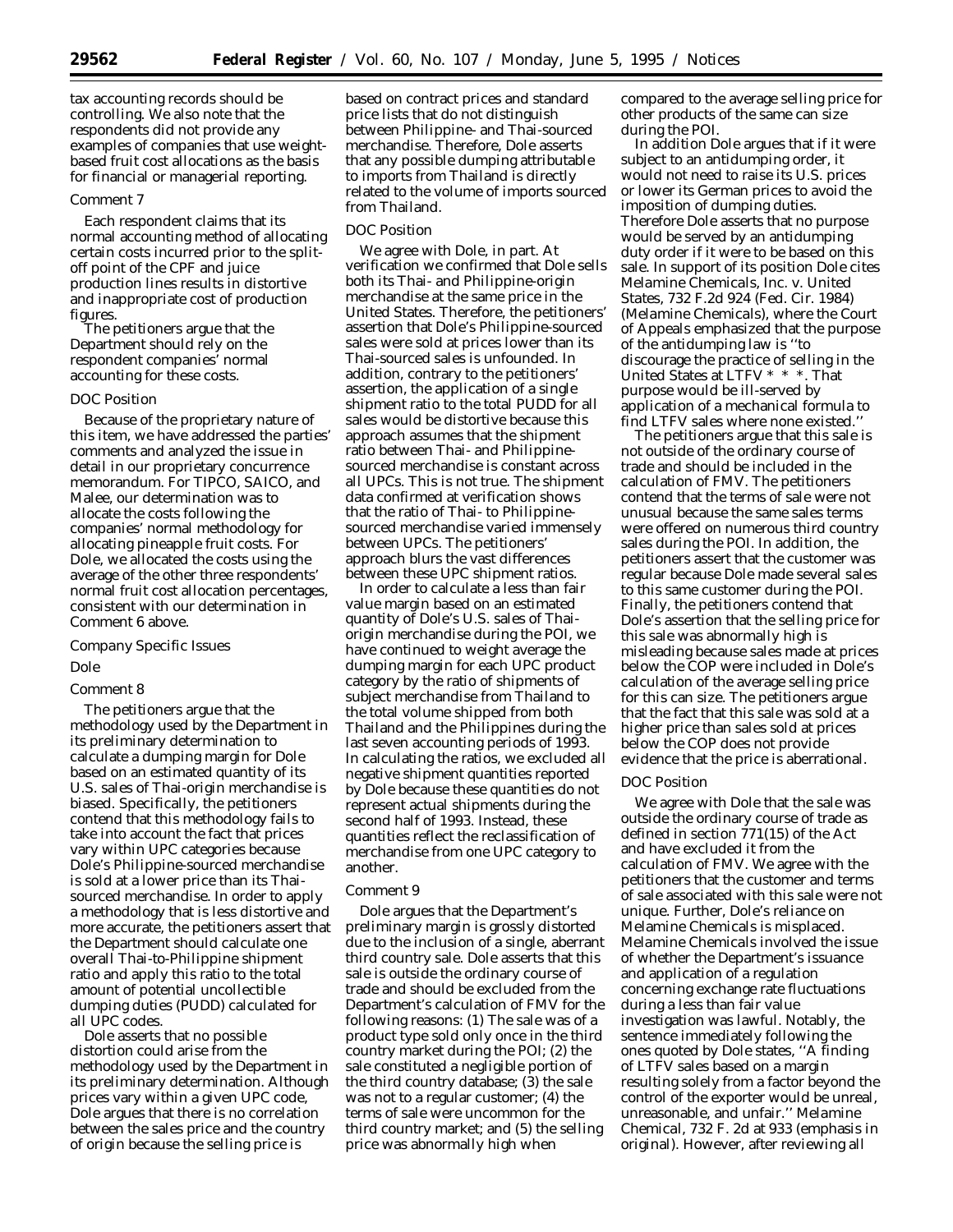aspects of the sale, we have determined that this sale was outside of the ordinary course of trade and have excluded it from the calculation of FMV.

In determining whether a sale is outside the ordinary course of trade, the Department does not rely on one factor taken in isolation, but rather considers all of the circumstances particular to the sale in question. *See Murata Mfg. Co. v. United States,* 820 F. Supp. 603, 606 (CIT 1993). Furthermore, our analysis of these factors is guided by the purpose of the ordinary course of trade provision, namely to prevent dumping margins from being based on sales which are not representative of home market or third country sales. *See Monsanto Co. v. United States,* 698 F. Supp. 275, 278 (CIT 1988). After reviewing all aspects of this sale, we found the following facts, taken as a whole, determinative: (1) Dole's single third country sale of this product constituted an insignificant portion of its total German sales volume; (2) the sale was of a product that was sold only once during the POI; (3) the sales quantity was significantly lower than the average sales quantity for the POI; (4) the sales price was significantly higher than the average sales price charged on other CPF products sold in the same can size during the POI; (5) the profit margin realized by Dole on this particular sale was substantially higher than the weighted-average profit earned on other sales of CPF in this can size during the POI; and (6) there was only one customer for this product in the third country market during the POI. *See generally Cemex, S.A. v. United States,* Slip Op. 95–72 at 6–14 (CIT April 24, 1995)(factors considered included lack of market demand, volume of sales, sales patterns, shipping arrangements, and relative profitability between models), and *Mantex, Inc. v. United States,* 841 F. Supp. 1290, 1305– 09 (CIT 1993) (factors considered included volume and frequency of sales, demand, product use, and relative profitability). The facts provide the basis for our finding that this one sale was outside the ordinary course of trade.

#### *Comment 10*

Dole argues that the Department's uneven treatment of pre-sale movement and import duty expenses associated with third country and ESP transactions in the preliminary determination was unfair and at odds with the Department's policy of making ''mirrorimage adjustments to FMV and ESP so that they can be fairly compared at the same point in the chain of commerce.'' *See Koyo Seiko Co. v. United States,* 36 F. 3d 1565, 1573 (Fed. Cir. 1994) (Koyo Seiko). Dole notes that the antidumping

statute provides for such mirror-image adjustments through the circumstance of sale (COS) adjustment.

Dole argues that the Court of Appeals holding in *Koyo Seiko* regarding the COS and ESP offset provisions was not limited by its decision in *The Ad Hoc Committee of AX-NM-TX-FL Producers of Gray Portland Cement v. United States,* 13 F.3d 398 (Fed. Cir. 1994) (*Ad Hoc Committee*). Dole asserts that the *Ad Hoc Committee* decision addressed the issue of pre-sale movement expenses incurred in connection with homemarket sales, and only with regard to FMV where U.S. price is based on purchase price sales. Dole claims that it could not have been the intent of Congress for significant costs such as those incurred for ocean freight and import duties to be ignored when third country sales are used to calculate FMV.

Dole argues that all import duty and movement expenses incurred on its third country sales should be deducted under the COS provision as direct expenses for the following reasons: (1) In accordance with 19 CFR 353.56(a)(1), there is a *bona fide* difference in the COS between U.S. and third country sales made on an ex-warehouse basis; (2) movement and import duty expenses are directly related to the third country terms of sale because the terms call for delivery from Dole's European warehouse; (3) transportation costs are variable, not fixed, and as such are directly related to sales; (4) pre-sale warehousing expenses are directly related to sales because it is necessary to hold the inventory in forward warehouses in order to ensure that the merchandise is available within the delivery times required under the terms of the sales agreement; and (5) *Import Policy Bulletin 94.6* states that movement expenses are a direct cost of making the sale, and are always deducted from the price.

The petitioners argue that the Department properly classified the import duty and movement expenses associated with Dole's third country sales made on an ex-warehouse or delivered basis as indirect selling expenses. The petitioners assert that the costs incurred by Dole for duty and movement expenses would have been incurred whether or not any individual sale had ever taken place and, therefore, cannot be directly associated with individual sales.

#### *DOC Position*

In The *Ad Hoc Committee,* the Court held that the Department could not deduct home market pre-sale movement charges from FMV based on its inherent authority to apply reasonable

interpretations in areas where the antidumping law is silent. Instead we will adjust for these expenses under the COS provision of the Department's regulations (19 CFR 353.56). Pursuant to the COS provision, the Department will make an adjustment to FMV only if the expenses are determined to be directly related to the sales under investigation. To determine whether pre-sale movement expenses are direct, the Department examines the respondent's pre-sale warehousing expenses because the pre-sale movement charges incurred in positioning the merchandise at the warehouse are considered, for analytical purposes, to be linked in most instances to pre-sale warehousing expenses. *See, e.g., Ad Hoc Committee of AZ-NM-TX-FL Producers v. United States,* Slip Op. 95–91 at 3–9 (CIT May 15, 1995). Typically the Department treats expenses associated with inventory that is held for purposes of production planning and being able to ship the merchandise quickly with a regular turnover as indirect selling expenses because this inventory is maintained by the company as a service to all customers. *See, e.g., Carbon Steel Wire Rod from Trinidad and Tobago,* 46 FR 43206 (September 22, 1983). In limited circumstances, however, the Department does recognize certain presale expenses as direct. For freight and warehouse expenses, those circumstances usually involve products channeled or customized for certain buyers. *See, e.g., Final Determination of Sales at Less Than Fair Value: Stainless Steel Bar from Italy,* 59 FR 66921, 66928 (December 28, 1994) (allowing COS adjustment where pre-sale warehousing expenses incurred for designated amount of subject merchandise with certain specifications for particular customers); *Final Determination of Sales at Less Than Fair Value: Polyethylene Terephthalate Film, Sheet, and Strip from Japan,* 56 FR 16300, 16303 (April 22, 1991) (allowing COS adjustment for pre-sale warehousing expenses found to be directly related to sales on the basis that expenses were incurred and reported for specific products sold to specific customers); and *Final Determination of Sales at Less Than Fair Value: Calcium Aluminate Cement, Cement Clinker and Flux from France,* 59 FR 14136 (March 25, 1994) (respondent demonstrated that specific products were held in a warehouse for specific customers and that the stock in question was only available for sale to those specific customers).

In the instant proceeding, Dole reported two types of third country warehousing expenses: (1) Those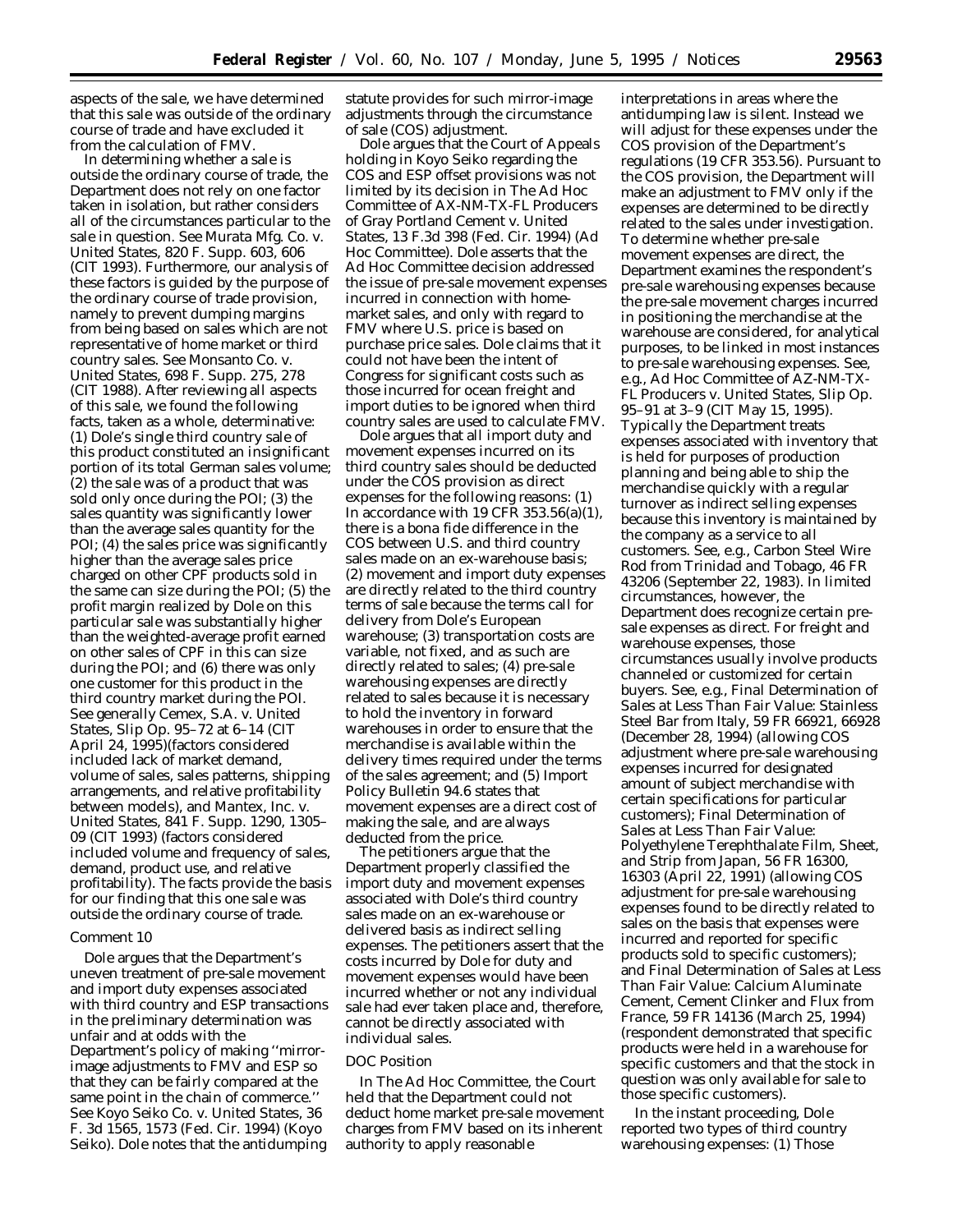associated with moving the merchandise ''in and out'' of the warehouse; and (2) warehouse storage charges. Based upon our review of the evidence on the record, we are not satisfied that Dole has provided evidence to substantiate its claim that either pre-sale warehousing expense is directly linked to the sales under investigation. These pre-sale expenses do not appear to be direct expenses for the following reasons: (1) The amount of time that passes between the date the merchandise arrives at the European warehouse and the date it is shipped to the third country customer; (2) in most instances the third country sales were made from inventory, as demonstrated by the fact that the date of sale and the date of shipment are the same, *i.e.,* the fact that the merchandise was sold from inventory demonstrates that the warehousing was pre-sale; (3) the merchandise held in the European warehouses is not pre-designated for sale to a specific customer; (4) the merchandise sold from inventory was not specialty merchandise, but instead commercial products sold in the normal course of trade in Germany; (5) the merchandise that was held in inventory was sold to numerous third country customers during the POI; (6) Dole incurs the cost of pre-sale warehousing expenses, not the customer, *i.e.,* these expenses are not post-sale warehousing expenses because if they were post-sale, the customer would have to incur the cost of the post-sale warehousing; and (7) in its questionnaire response Dole did not claim the warehouse storage charges as direct selling expenses; rather, Dole characterized warehouse storage costs as indirect expenses.

As noted above, pre-sale movement charges incurred in positioning the merchandise at the warehouse generally are linked to pre-sale warehousing expenses. Therefore, because we have found Dole's third country pre-sale warehouse expenses to be indirect, the expenses involved in moving the merchandise to the warehouse also must be indirect. We do not have the option of treating comparable expenses on U.S. sales as indirect in nature because such sales are ESP sales, and section  $772(d)(2)(A)$  of the Act clearly requires the deduction of such expenses in arriving at USP.

# *Comment 11*

Dole argues that in the event the Department concludes that the third country pre-sale movement and import duty expenses are indirect selling expenses, the Department must similarly characterize identical U.S. movement and import duty expenses as

indirect expenses. Dole asserts that 19 CFR 353.56(b)(2) defines the pool of U.S. expenses used to calculate the "ESP cap" in the same terms it uses to define the pool of third country expenses subject to the cap. Therefore, Dole contends that the Department is unjustified in categorizing pre-sale movement expenses as ''directly related'' to U.S. sales while finding the same group of expenses to be indirectly related to third country sales.

The petitioners assert that under 19 CFR 353.41(d)(2)(i), ''any cost and expenses, and United States import duties incident to bringing the merchandise from the place of shipment in the country of exportation to the place of delivery in the United States'' must be subtracted from USP. Therefore, the petitioners argue that under the law, U.S. movement and duty expenses cannot be classified as selling expenses, but instead must be subtracted directly from USP.

### *DOC Position*

We agree with the petitioners. Pursuant to section 772(d)(2)(A) of the Act, to treat these expenses as indirect expenses would be clearly contrary to the antidumping law.

# *Comment 12*

Dole contends that the Department made the following clerical errors in its preliminary determination: (1) The Department improperly classified import duty and movement expenses associated with two third country sales made prior to importation as pre-sale rather than post-sale expenses; (2) the Department incorrectly classified freight expenses associated with moving the merchandise between Dole's European warehouse and the German customer as pre-sale rather than post-sale expenses; and (3) the Department inadvertently deducted the swells allowance from USP as both a discount and a warranty expense.

The petitioners agree that post-sale expenses associated with the third country sales should be treated as direct expenses.

### *DOC Position*

We agree with Dole, in part. We have corrected the errors noted in points one and two above for the final determination. Regarding point three, we disagree with Dole's assertion that the swells allowance was deducted twice from USP. We have examined both the computer program and Dole's U.S. database and have concluded that the swells allowance was not deducted as a discount in our preliminary determination. Therefore, this expense

was properly deducted from USP just once as a warranty expense in our preliminary determination.

### *Comment 13*

The petitioners argue that the Department should adjust Dole's submitted fruit costs for pineapple obtained from the company's own plantations. The petitioners assert that the Department should use the costs which were actually incurred during the POI instead of Dole's submitted amount, which represents an allocation of the annual plantation costs. According to the petitioners, Dole's methodology is contrary to the Department's questionnaire requirements and practice. In support of their position, the petitioners refer to the *Final Determination of Stainless Steel Bar from Spain,* 59 FR 69931, 66938 (December 28, 1994), where the Department stated:

The Section D questionnaire clearly requests weighted average production data based on costs incurred during the POI. We have departed from this general policy only when unique circumstances arise, such as when production did not occur during the period of investigation \* \* \* (A)bsent strong evidence to the contrary, the Department assumes that the cost structure during the POI is representative and can be used to calculate the cost of production.

Dole argues that the Department should accept its submitted calculation of fruit costs, as it is appropriate to take account of the growing cycle which occurs at its plantations. According to Dole, the majority of its self-grown pineapple was harvested in the second half of 1994, yet more than half of its annual operating costs were incurred in the first half of the year, during the POI. Dole argues that the use of actual costs incurred during the POI would be distortive, in relation to the quantity of pineapples harvested in that period, while the company's submitted fruit costs reflect a proper matching of expenses and production.

#### *DOC Position*

We agree with Dole. The evidence on the record demonstrates the disproportionate relationship that exists between expenses incurred and pineapples harvested under the accounting methods practiced by Dole's plantations. Dole has presented evidence which has led to our determination that unique circumstances exist in this case, with regard to Dole's self-grown pineapples, and it is clear that the cost structure during the POI is not representative. As noted by Dole, its annual accrual system for plantation costs effectively ensures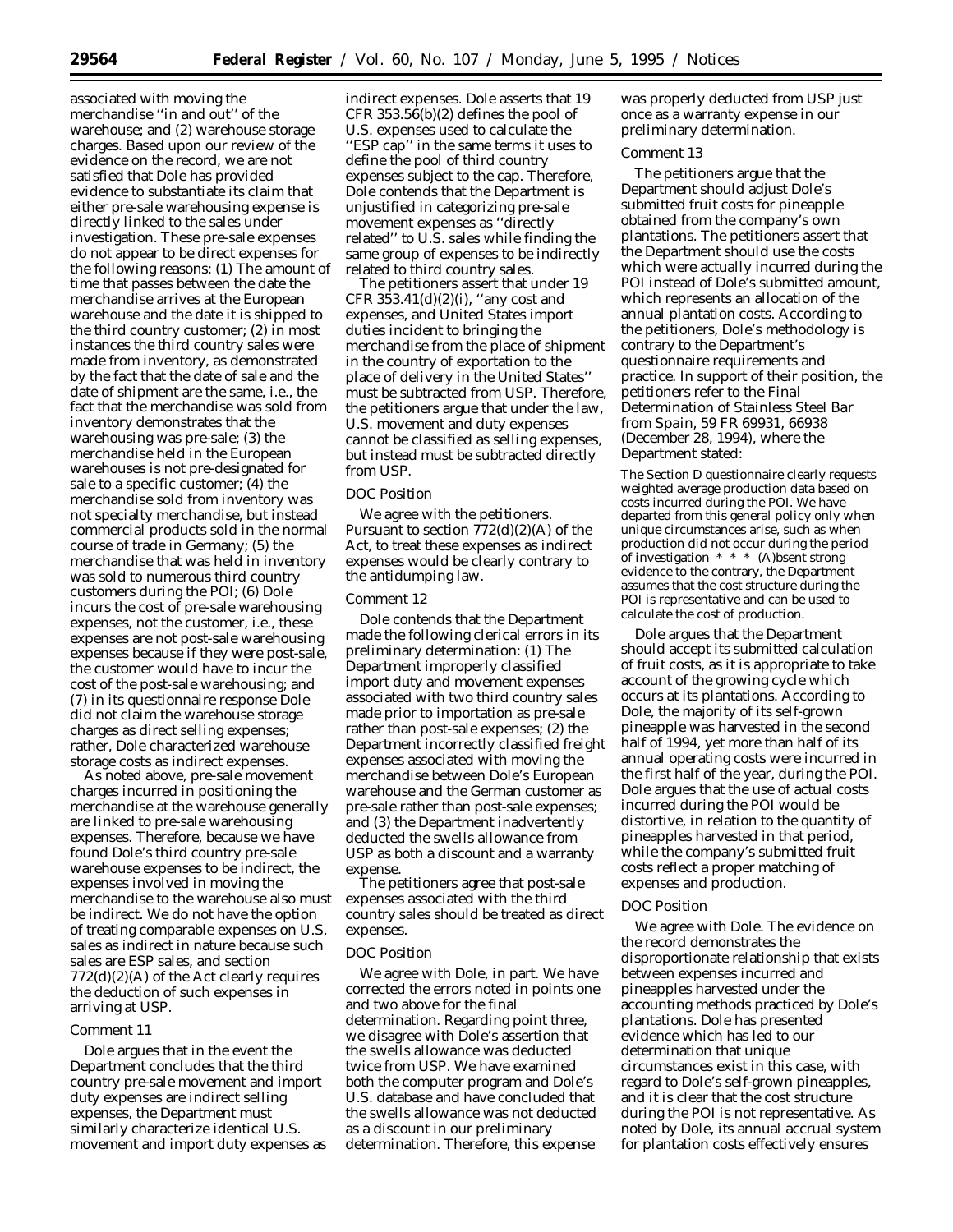an approximate relation between the costs incurred and the volume of fruit harvested during the same period. The company's submitted methodology, which presents a similar allocation, does not appear to be unreasonable, given the fluctuation in Dole's growing cycle. We therefore accepted Dole's submitted fruit costs, including the allocation of plantation fruit costs based upon the POI pineapple harvest.

### *Comment 14*

The petitioners claim that Dole improperly excluded pineapple purchases made on the last day of the POI from its fruit cost calculation. The petitioners argue that this fruit was used in POI production and, therefore, the Department should include this amount in the calculation of Dole's COP and CV.

Dole did not object to the petitioners' comments.

#### *DOC Position*

We agree with the petitioners. COP and CV should be calculated using the actual costs incurred during the POI and the excluded pineapple purchases were used in POI production. As a result, we increased Dole's fruit costs by the amount of the excluded pineapple purchases.

#### *Comment 15*

In its submission, Dole allocated fixed overhead and certain variable overhead costs to its products in the same manner as in its normal accounting system. The petitioners argue that the Department should reallocate these overhead costs on the basis of net realizable value. The petitioners argue that Dole is unable to track its variable overhead costs on a product line basis and suggest that the normal allocation methodology does not use an appropriate activity base. The petitioners also state that the Department should exclude an offset to overhead costs which they claim was improperly applied.

Dole disagrees with the petitioners' assertions and states that the submitted allocation methodology is consistent with its normal accounting for these overhead costs and should be accepted by the Department. Dole did not comment on the overhead offset.

# *DOC Position*

We agree with Dole, in part. The methodology used to allocate these overhead costs is, in fact, used by Dole in its normal course of business. In addition, the activity bases in this methodology are commonly used for overhead allocations and present a reasonable method of allocating these expenses. However, we agree with the

petitioners that the overhead offset was directly related to a non-subject product line and should not be allocated over all products. We therefore accepted the allocation methodology used by Dole, but adjusted the submitted overhead costs to exclude the submitted overhead offset.

### *Comment 16*

The petitioners note that the Department calculated a standard case quantity for tropical fruit products that was less than Dole's submitted quantity. Since standard cases were used by Dole as an activity base for allocating sugar and acid costs, the petitioners assert that the Department should correct the quantity of standard cases submitted by Dole. Also, the petitioners assert that the standard case quantity submitted for concentrate was calculated using unverified estimates and should not be relied upon.

Dole did not comment on this issue.

#### *DOC Position*

We agree with the petitioners, in part. The number of standard cases was reviewed for all products by the Department, using Dole's normal conversion factors, and only the amount of tropical fruit cases was found to be incorrect. We therefore adjusted the number of standard cases used in the allocation of sugar and acid costs to reflect the quantity calculated by the Department. We also noted that this error affects the allocation of fixed overhead, and adjusted the allocation accordingly.

#### *Comment 17*

The petitioners assert that the Department should revise Dole's other materials costs to reflect the packing medium actually used by the company in each of its CPF products. The petitioners argue that, for purposes of computing COP and CV, Dole incorrectly allocated sugar and citric acid costs over all CPF products, including juice-packed products which do not contain sugar.

Dole disagrees with the petitioners and submits that the cost difference for products packed in juice and products packed in syrup is minimal and should not be recognized in the COP and CV calculations. Dole also argues that the packing medium does not affect the pricing of its products and refers to petitioners' own comments from the petition: ''The difference in costs of manufacturing between the various forms and two varieties (juice packed and syrup packed) are sufficiently marginal to allow for equal pricing; consumer preferences are not

sufficiently pronounced as to support price differentials.'' Based upon this, Dole argues that sugar and citric acid unit costs were properly submitted for all products, regardless of the actual packing medium used.

### *DOC Position*

We agree with the petitioners that Dole should have reported packing medium costs for each specific product. It is clear from a review of the record that the syrup packing medium costs more to produce than the juice packing medium. We have reflected this cost difference in our revised COP and CV figures for Dole.

# *Comment 18*

Dole claims that the Department should revise the company's submitted G&A factor to reflect the use of 1994 financial data, provided at verification.

The petitioners did not comment on this issue.

### *DOC Position*

We disagree with Dole. Dole's submitted G&A factor was computed based on 1993 financial data for Dole Thailand, Ltd. (DTL), and included an allocation of G&A expenses incurred by Dole Food Company, Inc. (DFC) and Dole Packaged Foods Company (DPF). At verification, Dole provided a revised G&A factor, which was computed based on full-year 1994 financial data. To support its revised calculation, Dole provided the Department with audited financial statements for DFC and unaudited financial statements for DTL. DPF does not prepare audited financial statements.

The Department normally computes the G&A expense factor based on the respondent's audited financial statements for the full-year period that most closely corresponds to the POI. *See, e.g., Final Determination of Sales at Less Than Fair Value: Sweaters Wholly or in Chief Weight of Man-Made Fiber from Hong Kong,* 55 FR 30733 (July 27, 1990) (Comment 18). Audited financial statement information provides us with some degree of assurance that an independent party has reviewed the respondent's accounting data and expressed an opinion as to its fairness in reflecting the results of that company's operations. Therefore, because Dole did not provide 1994 audited financial statements for DTL, we calculated the G&A factor using the respondent's audited 1993 financial statements, which we believe are a reasonable surrogate for Dole's 1994 operations. *See also* Comment 35 below.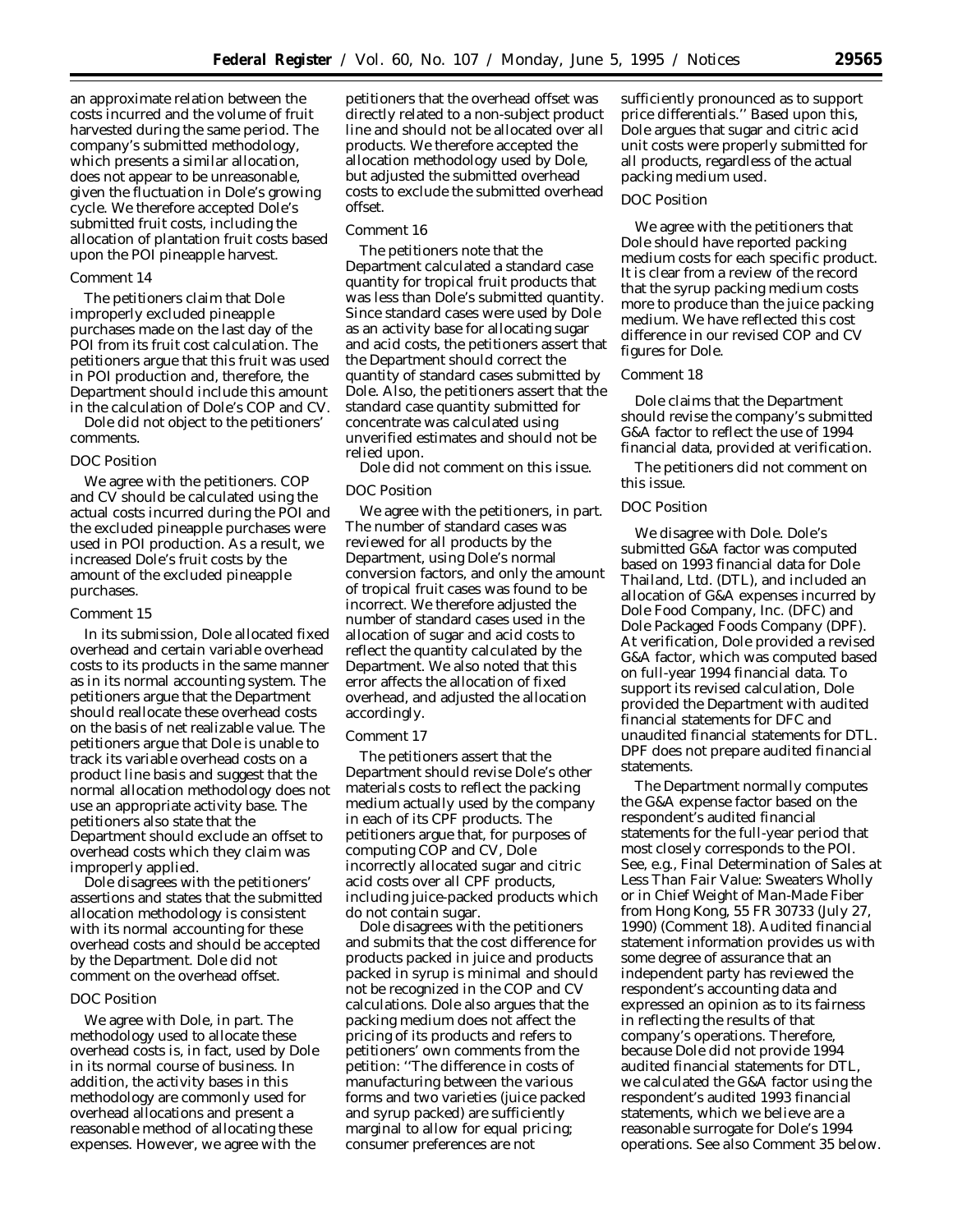### *Comment 19*

The petitioners argue that Dole improperly applied waste revenues and sugar refunds as offsets to G&A expenses. The petitioners claim that waste revenues should be applied to fruit costs, reflecting Dole's normal accounting system, in the same ratio that the Department determines fruit costs should be allocated (*see* Comment 6 above). Sugar refunds, according to the petitioners, should be applied to materials costs, since sugar is a raw material. In addition, the petitioners argue that sugar refunds should be applied only to those products to which sugar and citric acid costs were allocated.

Dole did not comment on this issue.

# *DOC Position*

We agree with the petitioners. It would be more appropriate to apply waste revenues to fruit costs, reflecting Dole's normal accounting system. It would also be more appropriate to apply sugar refunds to other materials costs, since sugar is a raw material. We therefore adjusted fruit costs, other materials costs, and G&A costs to reflect the reclassification of waste revenues and sugar refunds.

### *Comment 20*

Dole argues that the Department should use the amount of sugar refunds earned as an offset in its calculation of the G&A factor, rather than the amount of sugar refunds received.

#### *DOC Position*

We disagree with Dole. We noted that Dole, in its normal accounting system, does not record these refunds as earned until payment is received. Since the amount of the refund is uncertain until payment is received, this appears to be a reasonable treatment and, therefore, we have not adjusted the sugar refund offset amounts.

#### *TIPCO*

# *Comment 21*

The petitioners argue that certain price adjustments reported as a warranty claim should be reclassified as a rebate in the final determination.

TIPCO argues that the reclassification of the claim is unnecessary given its insignificant value. However, TIPCO asserts that the Department can incorporate the claim as either a rebate or a warranty claim.

# *DOC Position*

We agree with the petitioners, in part. We agree that this price adjustment was improperly reported as a warranty

claim. It is the Department's practice to allow only those expenses related to quality-based complaints to be classified as a warranty expense. *See, e.g., Final Determination of Sales at Less Than Fair Value: Fresh and Chilled Atlantic Salmon from Norway,* 56 FR 7661 (February 25, 1991). In this instance, the records do not indicate that the price adjustments were associated with quality based complaints.

We disagree with the petitioners, however, that the price adjustment should be treated as a rebate. A rebate is a refund of monies paid, a credit against monies due on future purchases, or the conveyance of some other item of value by the seller to the buyer after the buyer has paid for the merchandise. In this instance, the price adjustment was accounted for by reducing the selling price to the customer. Accordingly, we are treating these expenses as discounts.

# *Comment 22*

TIPCO argues that the Department should compute G&A expenses for the final determination using the company's submitted 1994 G&A ratio calculation for the six months of the POI. TIPCO claims that the Department should not compute a G&A ratio based on 1993 financial data and apply that ratio to 1994 CPF manufacturing costs because the company's change in its accounting for factory administrative costs would make such a calculation nonsensical. Further, TIPCO maintains that application of a 1993 G&A ratio to 1994 costs would double count factory administrative costs since these costs would be included in both the numerator and the denominator of the G&A ratio calculation. Lastly, TIPCO argues that if the Department determines the company's 1994 G&A ratio is unacceptable because it is based on a six-month period, then the Department should compute G&A expenses based on the unaudited financial statement data for the full-year 1994 provided by TIPCO at verification.

The petitioners assert that, in keeping with its normal practice, the Department should use TIPCO's full-year 1993 audited financial statements to compute the company's G&A expense ratio for the final determination.

# *DOC Position*

We have followed our normal practice for calculating G&A expenses by using TIPCO's 1993 full-year, audited financial statements. *See also* Comment 35 below. However, to correct for any possible distortion between 1993 and 1994 costs due to TIPCO's change in accounting classifications, we have adjusted the company's 1993 G&A and

cost of sales figures for an annualized estimate of factory administrative costs based on amounts incurred during the POI. This adjustment would represent our estimate of 1993 factory administrative costs since the actual 1993 cost figure is not available from the case record.

We also adjusted TIPCO's net interest expense calculation to take into account the change to 1993 cost of sales that occurred due to the reclassification of factory administration costs in 1994.

# *Comment 23*

TIPCO states that the Department should accept the company's reported can weights for purposes of allocating certain can production department costs. TIPCO argues that difference between the can weights used by TIPCO in the submission and the POI can weights obtained at verification are insignificant. According to TIPCO, any increases to weights associated with certain can sizes will only be offset with decreases to weights for other can sizes.

The petitioners state that the Department should adjust the costs of cans to incorporate the current weights obtained from the production department at verification

# *DOC Position*

We did not adjust for the differences in can weights since they had an immaterial affect on the cost of CPF sold during the POI. In its COP/CV submission, TIPCO used the standard weight of cans to allocate the can production departments direct labor and overhead costs. At verification, we noted that the can weights used to allocate labor and overhead costs were outdated. Therefore, we obtained can weights specific to the POI. Although we raised this as an issue in our verification report, after reviewing the POI can weight data obtained at verification, we note that the difference in the reported weights has only a slight effect on CPF costs since can production labor and overhead during the POI were insignificant.

# *Comment 24*

TIPCO states that it properly classified seasonal labor costs as direct, not indirect, labor. The only labor classified as indirect was the labor expense associated with salary of administrative personnel who were employed throughout the year in a supervisory or administrative capacity.

The petitioners have no comments on this issue.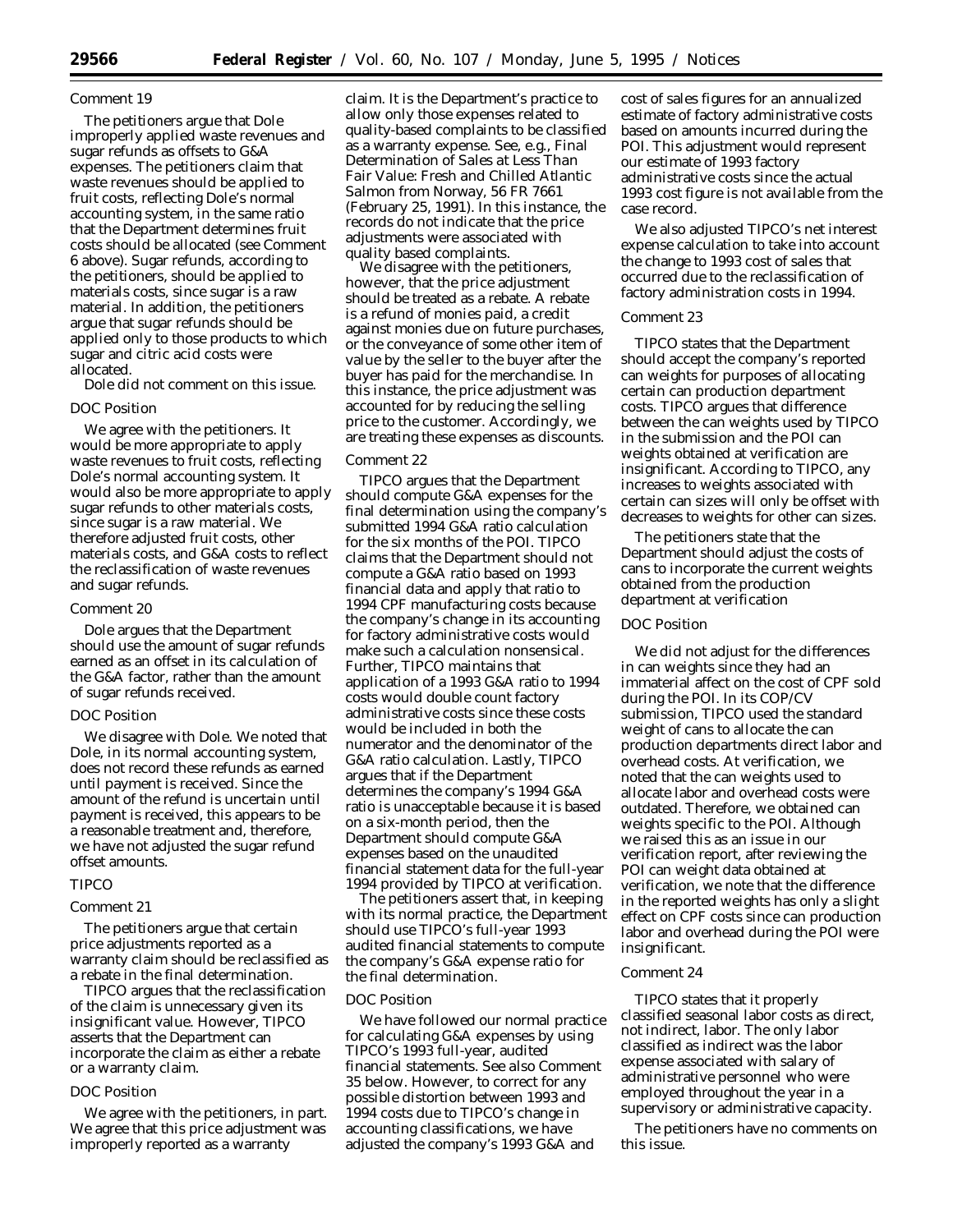### *DOC Position*

We agree with the respondent and have accepted their classification of seasonal labor as direct labor for the final determination. During verification, we traced the payroll records of several seasonal production employees from source documentation to a specific fabrication cost item reported in TIPCOs income statement. We then reconciled this fabrication cost item to the amount reported in the COP and CV submission. During this testing, we noted that TIPCO normally accounted for the cost of the seasonal employees as part of direct labor costs.

#### *Comment 25*

The petitioners state that, at verification, the Department discovered that TIPCO incorrectly allocated electricity to certain pieces of machinery (*e.g.,* electric generators) based on horsepower production factors rather than horsepower consumption factors. According to the petitioners, the Department should correct TIPCO's reported variable overhead costs for this error.

TIPCO states that it has already made changes to account for the electricity allocation issue found at verification in a supplemental submission.

#### *DOC Position*

At verification, we found that TIPCO had overstated the amount of electricity allocated to certain overhead departments. A supplemental submission that corrects the misstatement was requested by the Department and received on February 28, 1995. We reviewed this submission and found the corrections to be appropriate. We have used this corrected data in reaching our final determination.

#### *Comment 26*

TIPCO states that the Department should accept its submission methodology of making a downward adjustment to the cost of manufacturing to account for certain revenues received in connection with the production of subject merchandise. If this approach is not accepted, TIPCO believes that the Department should make an upward adjustment to prices pursuant to section  $773(a)(4)(B)$  of the Act.

The petitioners did not comment on this issue.

### *DOC Position*

Because of the business proprietary nature of this item, we have addressed TIPCO's comment and analyzed the issue in detail in the proprietary concurrence memorandum. Our

determination was to allow the revenues in question as an offset to TIPCO's submitted COP and CV figures.

#### *Comment 27*

Both the respondent and the petitioners raise certain issues regarding the appropriateness of the methods used by TIPCO to compute the weight of its pineapple juice and solid fruit for purposes of allocating costs.

# *DOC Position*

We believe that the issues surrounding the appropriateness of TIPCO's weight calculations are moot. For the final determination, TIPCO's fresh pineapple costs were allocated based on its normal accounting system and not on the company's proposed weight-based methodology. *See* Comment 6 above.

# *SAICO*

#### *Comment 28*

SAICO argues that the Department should exclude certain U.S. sales of spoiled CPF from the calculation of any dumping margins, contending that these sales are aberrational and that claims for spoiled goods are extremely rare. SAICO cites the *Final Determination of Sales at Less Than Fair Value: Certain Welded Stainless Steel Pipe from Korea,* 57 FR 53693, 53782 (November 12, 1992) where defective corrosion-damaged pipe was excluded and the *Final Determination of Sales of Less Than Fair Value: Circular Welded Non-Alloy Steel Pipe from Korea,* 57 FR 42942,42949 (September 17, 1992) (*Welded SST Pipe*) in which aberrant and damaged sales were disregarded from the analysis. Additionally, SAICO argues, that the Department normally excludes cancelled or returned sales from its margin analysis. *See Welded SST Pipe.*

If the Department does not exclude the cancelled sales, SAICO argues that the expenses associated with the replacement shipments should be treated as indirect selling expenses because the circumstances of sale between the U.S. and German market do not differ. Treating the claim expenses as a circumstance of sale adjustment would distort the dumping margin. If the Department decides that the indirect selling expenses should apply only to the U.S. market, SAICO asserts that the allocation of the claim expense should still be made over all POI sales. To do otherwise would assume that prices of specific sales include a full allowance for aberrational and unforeseeable costs.

The petitioners contend that the Department should adjust for the actual costs incurred by SAICO for shipment of the spoiled merchandise shipped to the U.S. customer. In their proprietary case brief, the petitioners provide a calculation of costs involved in this process based on all aspects of this transaction.

#### *DOC Position*

We agree with the petitioners that the sales of spoiled merchandise should not be treated as cancelled sales given that SAICO received payment in full for the merchandise. Instead, we are treating the expenses associated with the compensation for the spoiled sales as warranty expenses because they were associated with quality-based complaints. We allocated the total expenses SAICO incurred in connection with the spoiled sales over all sales made to the United States during the POI.

The expenses were not allocated over total worldwide sales because the data we have applies only to U.S. sales; we do not know whether SAICO made replacement shipments for spoiled merchandise to any other markets during the POI. Additionally, we do not believe it would be appropriate to allocate the expenses to the particular spoiled sales. SAICO does not have any warranty programs in place, and therefore its sales prices do not reflect an allowance for unforeseeable costs.

### *Comment 29*

The petitioners interpret export bill discounts as sales-specific expenses that were necessitated by the credit terms that SAICO provided to certain customers. As such, the petitioners argue that these expenses were actual expenses SAICO incurred on certain sales and should be treated as direct selling expenses.

SAICO contends that because there is no adjustment to U.S. or foreign market selling price for actual interest expenses (but only imputed interest expenses), these expenses should not be deducted from U.S. price.

### *DOC Position*

We agree with SAICO that these charges are included in imputed credit expense and therefore should not be deducted from U.S. price. Accordingly, we have not done so.

### *Comment 30*

SAICO claims that, contrary to the assertions in the Department's verification report, the company produces syrup for CPF from a combination of water, sugar, and citric acid. It further maintains that pineapple juice is not an ingredient in its packing syrup but, instead, is used only for its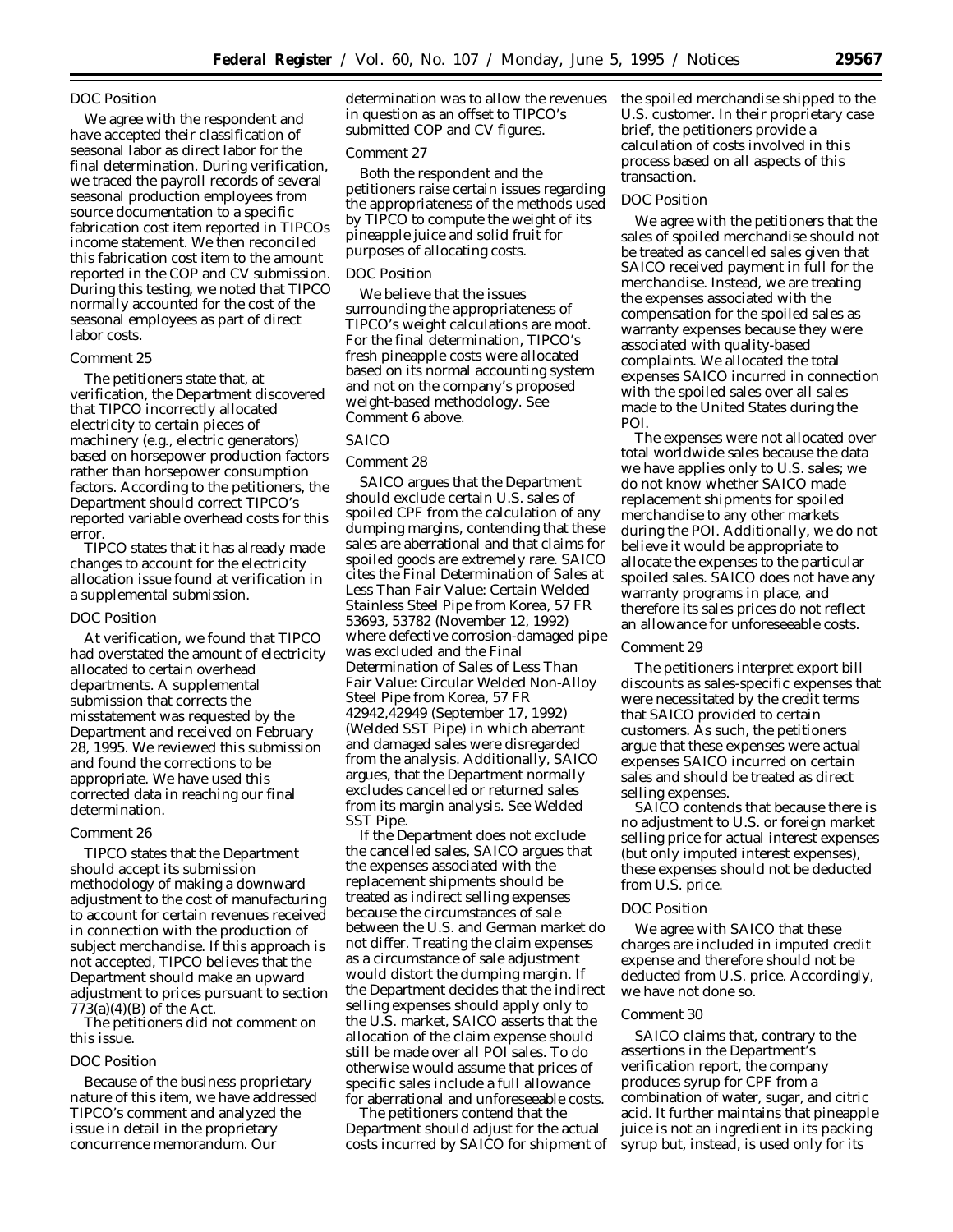CPF products packed in their ''natural juices.'' SAICO therefore asserts that the Department misstated in its cost verification report that the company improperly omitted the cost of pineapple juice for CPF products packed in heavy and light syrup.

The petitioners contend that the Department should revise SAICO's reported CPF costs to include the cost of pineapple juice used in heavy and light packing syrup. The petitioners believe that SAICO's cost of production for CPF should include the cost of all materials used to produce the merchandise, including pineapple juice used for packing syrup.

#### *DOC Position*

We have revised COP and CV to include an amount for the cost of pineapple juice used in SAICO's heavy and light packing syrups. During verification, we obtained documentation (verification exhibits 10 and 15) that led us to conclude that, despite SAICO's claims to the contrary, the company did in fact use pineapple juice as an ingredient in its heavy and light packing syrup.

#### *Comment 31*

SAICO argues that it could not rely on its normal accounting method for plantation pineapples for two reasons. First, it notes the fact that, at the time of its response preparation (as well as at the time of verification), the company's auditors had not made their year-end adjustment for pineapple costs. Thus, according to SAICO, essential data were missing for the company to compute the cost of plantation pineapples under its normal system. Second, SAICO maintains that, even if the year-end adjustment could have been made, the adjusting figure itself is an aggregate amount and cannot be divided into the materials, labor, and overhead cost elements that the company was required to report.

SAICO further argues that, in determining the proper cost-reporting period for the company's self-grown pineapples, the Department should select the period that captures to the extent practicable the costs incurred with respect to pineapples harvested during the POI. SAICO maintains that the pineapple costs computed on a 18 month period reasonably reflect such costs and that the Department should therefore rely on this methodology in its final determination.

The petitioners argue that SAICO's pineapple production costs should be based on the procedures used in the company's normal accounting system. Thus, the petitioners maintain that the

Department should revise SAICO's reported costs for self-grown pineapples to reflect the costs actually recorded by the company during the POI, including adjustments made by the company's auditors.

#### *DOC Position*

As part of our verification testing, we obtained and verified detailed information relating to SAICOs pineapple plantation costs. Contrary to SAICOs assertions in its case brief, this information showed monthly plantation costs, including capitalized preproduction costs, segregated by cost element. Moreover, the information is sufficient to compute a POI estimate of the year-end adjustment made by SAICOs auditors.

The lack of the year-end auditors adjustment and separable cost elements notwithstanding, SAICO has failed to offer any reason why its normal accounting method should not be used to compute the cost of its self-grown pineapples. Nor has the company provided the Department with information or analysis supporting its contention that such a methodology would be distortive for purposes of computing the cost of CPF during the POI. We have therefore used the plantation cost data obtained at verification to recompute the cost of SAICOs self grown pineapples following the company's normal accounting method.

#### *Comment 32*

SAICO argues that certain plantation cost adjustments are reasonable and necessary in order to avoid distorting the cost of the company's self-grown pineapples harvested during the POI. First, SAICO believes that it properly excluded from total plantation costs all of the costs incurred at its three newest plantations—plantation numbers 7, 8, and 9. Second, SAICO states that it is more appropriate for the Department to allocate the company's plantation overhead costs based on the direct labor hours charged to each crop instead of on land area as reported in SAICO's original COP and CV submission.

The petitioners do not specifically address these adjustments in their case or rebuttal briefs. As a general comment, however, the petitioners do argue that the Department should base the cost of SAICO's self-grown pineapples on costs recorded under the company's normal plantation accounting system.

# *DOC Position*

With respect to SAICO's exclusion of costs for plantations 7, 8, and 9, we believe in principle that this adjustment

is consistent with the companys normal method of deferring preproduction costs during the pineapple growing cycle. During verification, however, we found that plantation 7 had begun harvesting its pineapple crop during the POI. Consequently, in accordance with its normal method of accounting for selfproduced pineapples, SAICO had begun recognizing as an expense the pineapple preproduction costs associated with the harvested plants. We have therefore revised SAICOs submitted fresh pineapple costs to account for the POI costs recorded by the company for plantation 7. In addition, we have excluded the preproduction costs incurred at plantations 8 and 9, in accordance with SAICO's normal accounting method.

For plantation overhead costs, we have accepted SAICO's labor-hour allocation method to charge a portion of total overhead costs to non-pineapple crops produced at the plantations. We found that SAICO did in fact normally charge all of its overhead costs to pineapples and none to the other crops produced at the company's plantations. We believe that this method unreasonably inflates the overhead costs associated with pineapple production since the overhead costs incurred generally relate to the overall operations of the plantations. Moreover, in this instance, given the labor-intensive nature of the plantation operations and the fact that the overhead costs correspond more closely with direct labor hours than land area, we believe that SAICO's proposed labor-hour allocation method represents an acceptable means of charging overhead costs to all plantation crops harvested during the POI.

# *Comment 33*

SAICO argues that it is appropriate to include 1994 shutdown costs as part of the calculation of fixed overhead costs for the POI. According to SAICO, the 1994 shutdown costs are more closely associated with the POI than those incurred during the 1993 shutdown period.

The petitioners contend that SAICO's production costs should be based on the methods used by the company in its normal accounting system. According to the petitioners, SAICO shut down its processing plant during 1993 to prepare the facility for production operations during the subsequent months, that is, until the next shutdown in 1994. Thus, the petitioners maintain that the 1993 shutdown costs were incurred for and directly relate to production during the POI, and that the Department should therefore adjust SAICO's reported fixed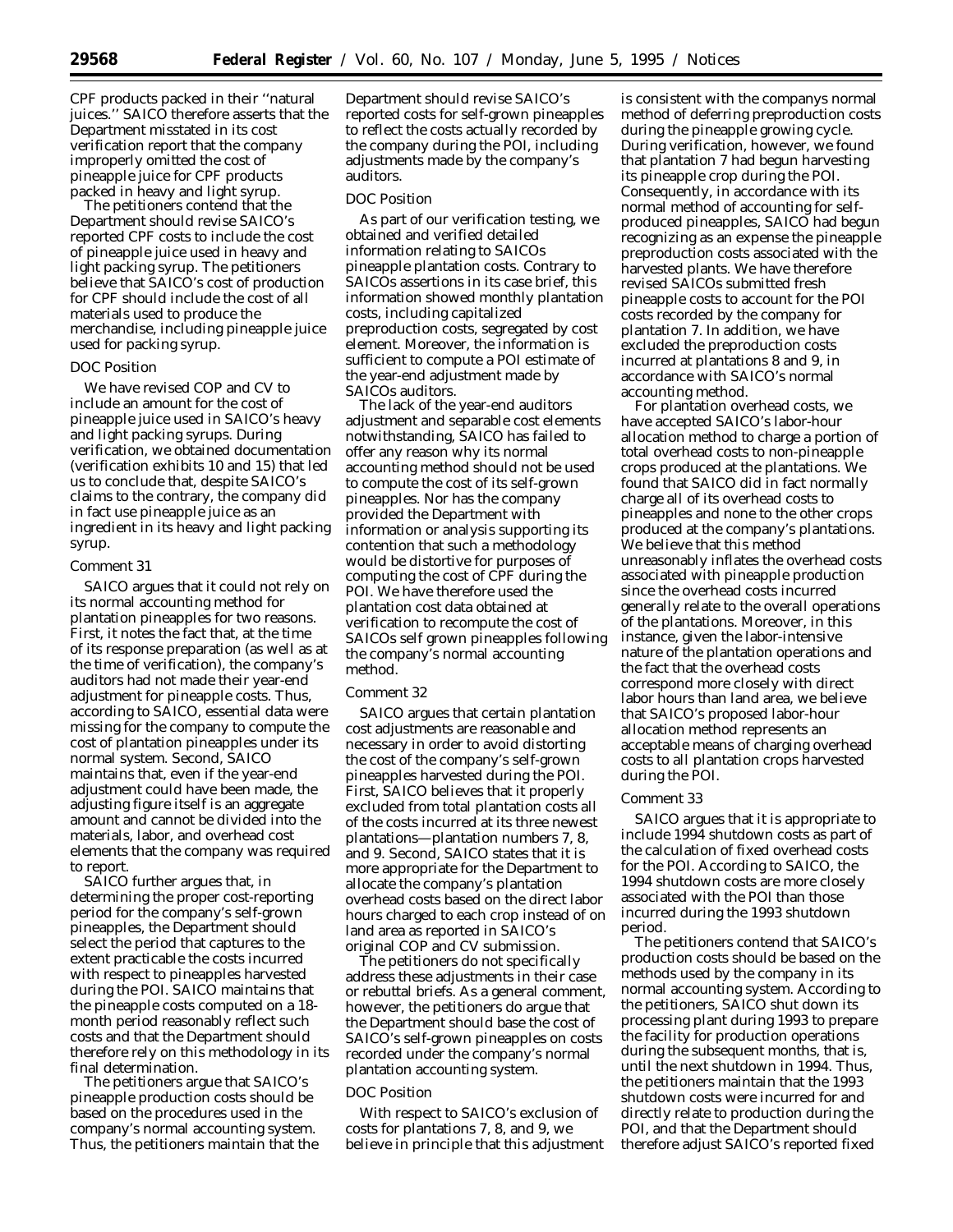overhead costs to account for shutdown costs under the company's normal methodology.

# *DOC Position*

We recalculated SAICO's fixed overhead costs for the POI based on the company's 1993 shutdown costs and following its normal accounting method. SAICO has historically amortized its annual plant shutdown costs on a prospective basis over the months following the shutdown period. Despite this fact, SAICO departed from its normal method and amortized shutdown costs retroactively for purposes of its COP and CV response. SAICO offered no explanation for this change in methodology other than to say that the 1994 shutdown costs were more ''closely associated'' with the POI. We found no justification for this claim. Further, we note the fact that SAICO's normal prospective accounting method was in accordance with Thai GAAP basis.

# *Comment 34*

SAICO argues that the Department should not adjust the company's CPF costs for a certain POI transaction that the company's own outside auditors did not see fit to reflect in SAICO's 1994 interim financial statements.

The petitioners argue that this item should have been recorded as a loss in SAICO's accounting records and reflected in the company's reported COP and CV figures.

# *DOC Position*

Because of the business proprietary nature of this item, we have addressed the parties' comments and analyzed the issue in detail in the proprietary concurrence memorandum. Our determination was to exclude the transaction from SAICO's reported COP and CV calculations.

# *Comment 35*

SAICO argues that the Department should use the company's 1993 audited financial statement information to compute G&A and interest expense for the final determination. SAICO maintains that the 1994 financial data obtained by the Department at verification was unaudited and incomplete. Specifically, SAICO notes the fact that the 1994 data do not contain information necessary to compute the offsets for interest income, trade receivables, or finished goods inventory.

The petitioners contend that the Department should calculate SAICO's G&A and net interest expense factors based on the company's 1994 financial data since this information encompasses the six months of the POI.

### *DOC Position*

We have used the 1993 audited financial statements to compute G&A and interest expense factors. The Department normally computes G&A and interest expense factors based on SAICO's audited financial statement information for the full-year period that most closely corresponds to the POI. Audited financial statement information provides us with some degree of assurance that an independent party has reviewed SAICO's accounting data and expressed an opinion as to its fairness in reflecting the results of that company's operations. In addition, since companies often incur G&A and interest expenses sporadically throughout the fiscal year, we rely on the respondent's full-year audited data to ensure that our G&A and interest calculations capture the expenses incurred by the company over most, if not all, of its operating cycle. The full-year statements also make certain that we have considered any year-end adjusting entries made by respondent to its G&A and interest expenses. *See, e.g., Final Determinations of Sales at Less Than Fair Value: Certain Hot Rolled Carbon Steel Flat Products, Certain Cold Rolled Carbon Steel Flat Products, Certain Corrosion-Resistant Carbon Steel Flat Products, and Certain Cut to Length Carbon Steel Plate from France,* 58 FR 37125, 37135 (July 9, 1993) (*Certain Carbon Steel Products from France*).

### *Comment 36*

The petitioners state that, for the final determination, the Department should increase SAICO's reported cost of production to include the compensation paid by SAICO to its Board of Directors. The compensation paid to the Board of Directors was directly charged to retained earnings and was not recorded in the income statement.

SAICO did not comment on this issue.

# *DOC Position*

For the final determination, we have determined that it is appropriate to include the Board of Directors' compensation in G&A costs.

# *Comment 37*

SAICO believes that the Department should revise its submitted values for the clerical corrections and modifications presented at the first day of verification. These modifications were: (1) A single drained weight used in the COP/CV tables for a specific control number that had been incorrectly stated, (2) using actual cases instead of standard cases of finished goods to calculate can and lid costs, and (3) revising the total net weights of the CPF production used to allocate variable overhead to correct for a minor mathematical error.

The petitioners state that the Department should revise SAICO's cost of production to reflect the actual costs obtained during verification.

# *DOC Position*

The clerical corrections and modification were tested at verification and are appropriate adjustments. We have incorporated the adjustments into SAICO's COP and CV figures.

### *Comment 38*

SAICOs states that the sugar ratio used by the company in its COP and CV submission accurately reflects the differing amounts of sugar required in the production of heavy and light syrup products.

The petitioners did not comment on this issue.

### *DOC Position*

We have relied on SAICO's submitted sugar ratio for allocating sugar costs between heavy and light syrup products for the final determination. SAICO's sugar ratio was found to be an average of the daily sugar ratio reported in the company's production logs. This ratio was analyzed and tested at verification with no discrepancies noted.

#### *Comment 39*

Both respondent and petitioners raise certain issues regarding the appropriateness of the methods used by SAICO to compute the weight of its pineapple juice and solid fruit for purposes of allocating costs.

# *DOC Position*

We believe that the issues surrounding the appropriateness of SAICO's weight calculations are moot. For the final determination, SAICO's fresh pineapple costs were allocated based on its normal accounting system and not on the company's proposed weight-based methodology. *See* Comment 6 above.

# *Malee*

# *Comment 40*

Malee argues that the Department should exclude from its less than fair value calculation certain additional ocean freight and demurrage expenses it incurred on some of its sales to the United States. It asserts that it has already been reimbursed in part for these expenses by its freight forwarder and states that it will be reimbursed in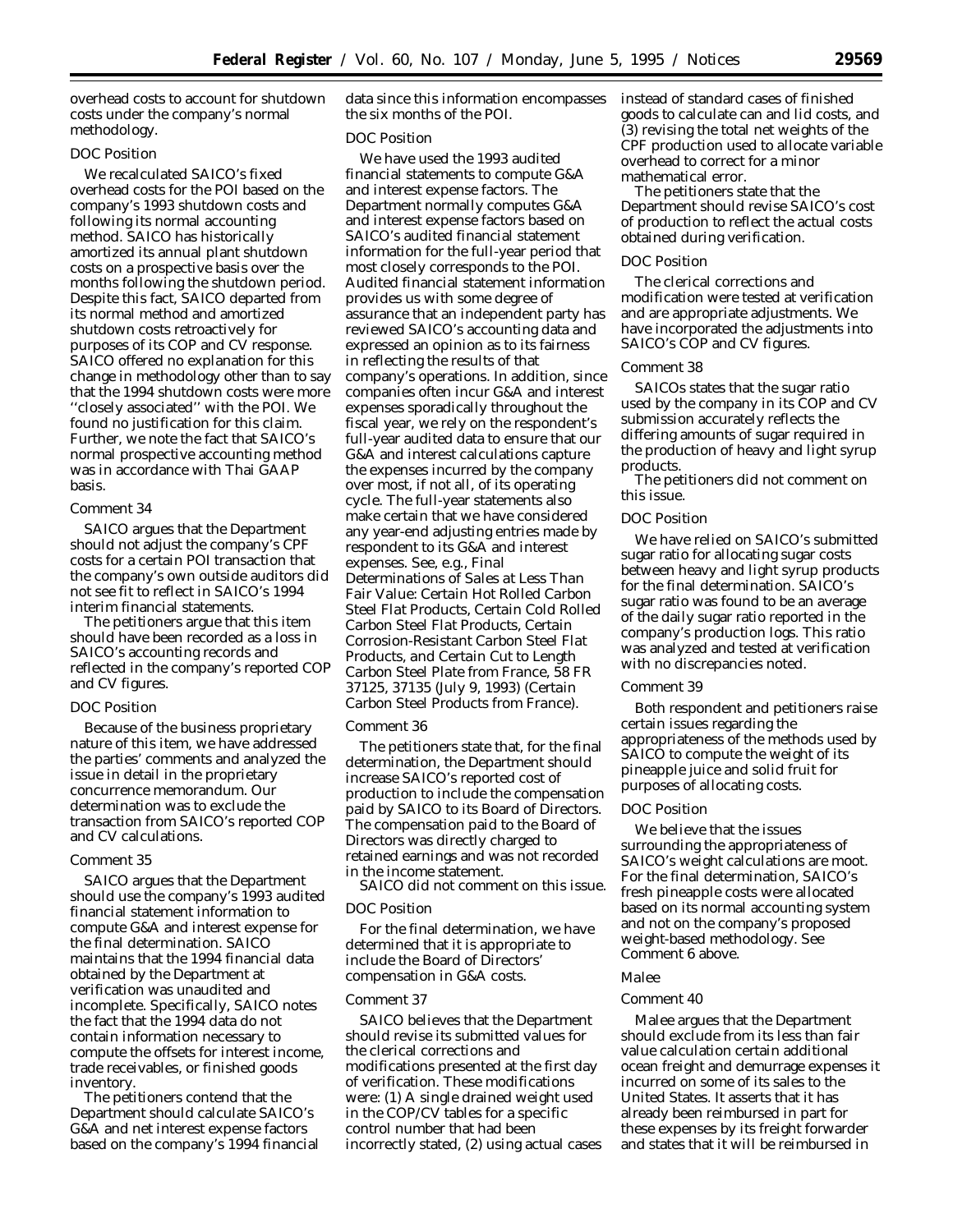full. Further, Malee contends that in prior cases the Department has not included expenses where the respondent was seeking reimbursement for the expense. *See, e.g., Certain Internal-Combustion, Industrial Forklift Trucks from Japan: Final Results of Antidumping Duty Administrative Review,* 57 FR 3167, 3179 (January 28, 1992) (*Forklift Trucks from Japan*).

#### *DOC Position*

We agree with Malee that these expenses should be excluded from our calculations. In *Forklift Trucks from Japan*, the Department had no evidence on the record that the respondent's insurance company had rejected its claim, or that it would not be reimbursed in part or in full, for expenses associated with stolen trucks. In that instance, the Department determined that lack of this evidence was not dispositive that reimbursement would not occur, and thus the expenses were not treated as direct selling expenses.

In this case, at verification we found evidence that Malee was to be reimbursed by its freight forwarder for the demurrage charges. We examined Malee's records and confirmed that it has already been reimbursed in part for these expenses. Documents on the record indicate that Malee will be fully reimbursed for the remaining balance of the charges.

#### *Comment 41*

Malee argues that the Department should exclude certain interest expense which was reported as a bank charge in its sections B and C responses. This expense represents the interest expense for delayed payment.

Malee states that since the Department's only use for interest expenses in the sales response is for calculating the interest rate to be used for the imputed credit expenses, the Department does not include a company's actual interest expenses as a direct expense. Moreover, this interest expense for late payment is already included in Malee's interest expense reported in the COP/CV databases and thus has been double counted. As a result, the interest expense for late payment should be removed as a direct adjustment from the sales listing.

The petitioners argue that similar to other direct expenses, the late payment expense is an expense incurred by Malee for sales of CPF to its customers; therefore, the petitioners contend that this expense should be deducted as a direct expense. The petitioners claim that because this expense is charged by Malee's bank for late payment after

Malee has already received payment from the bank, it is not included in the imputed credit expense.

# *DOC Position*

We agree with the petitioners that this interest expense should be deducted as a direct expense because this is a transaction specific bank charge. Because Malee received payment before it incurred this expense, it is not captured by our imputed credit cost. Furthermore, Malee's concern regarding double counting of late payment expenses is not substantiated because we do not have documents on the record demonstrating that this expense was recorded as an interest expense in Malee's accounting records. Accordingly, we continue to treat this expense as a bank charge.

#### *Comment 42*

The petitioners argue that the Department should adjust Malee's submitted factory overhead costs to include an amount for foreign exchange gains or losses incurred on purchases of machinery depreciated over a 7.5 year period. Additionally, the petitioners argue that the Department should adjust factory overhead by removing an offset for reimbursement of an overpayment on a machine purchase.

Malee agrees with the petitioners that fixed overhead should be adjusted for the depreciation effect of the foreign exchange gains or losses, but suggests that these amounts should be depreciated over five years. Malee did not comment on the reimbursement offset.

#### *DOC Position*

We agree with the petitioners, in part. Since the foreign exchange gains or losses relate directly to machinery purchases, we consider it appropriate to include them in the basis of the assets. Therefore, we adjusted Malee's fixed overhead costs to include the depreciation effect of the foreign exchange gains or losses. We calculated the revised depreciation expense using the five-year useful life suggested by Malee, which is a reasonable period for the company's equipment. Also, we removed the reimbursement offset from the overhead calculation as the company's normal record-keeping included this item in other income. We believe this is a reasonable treatment for a minor reimbursement. Malee's reclassification of this item to a credit in fixed overhead does not represent a more precise treatment, since the company did not identify the credit to the specific machine or even to the specific group which uses this

machinery. Therefore, we reclassified this credit to the other income account, in accordance with Malee's normal accounting treatment.

# *Comment 43*

Malee argues that the activities of its parent company, Boon Malee, are not related to the production of the subject merchandise and, therefore, its G&A expenses should not be included in the G&A factor calculation. To support this position, Malee refers to the *Certain Carbon Steel Products from France*, 58 FR at 37136, where the Department agreed that the G&A expenses of a parent company whose activities were not related to production of the subject merchandise should not be used in place of those of the company actually producing the subject merchandise.

The petitioners claim that the G&A factor should be revised to include 1993 G&A expenses incurred by Malee's parent company. They argue that since Boon Malee is a holding company with no operations, its G&A expenses should be included in Malee's calculation. Malee's cite from *Certain Carbon Steel Products from France* is misplaced, according to the petitioners. They assert that the Department decided to base its G&A factor on the financial records of the producer, which included an allocation of the parent company's G&A expenses.

#### *DOC Position*

We agree with the petitioners. We noted that Malee is the only directlyowned active subsidiary of Boon Malee, which is a holding company that has no operations. In addition, we noted that Boon Malee's G&A expenses are related to a building that it rents to Malee. As discussed in *Certain Carbon Steel Products from France*, the Department's general approach to calculating a G&A factor is to use Malee's G&A expenses, along with an allocation of G&A expenses from the parent company. 58 FR at 37136; *See also Camargo Correa Metais* v. *United States*, Slip Op. 93–163 at 18 (CIT August 13, 1993). Therefore, we included Boon Malee's G&A expenses in our adjusted calculation of Malee's G&A factor.

#### *Comment 44*

The petitioners argue that we should revise Malee's submitted G&A expenses to include inventory write-downs made during the year. These adjustments are normally recorded by Malee to cost of sales. According to the petitioners, write-downs are a period expense, similar to G&A expenses, and thus should be reported as part of the fullyabsorbed cost of products sold during